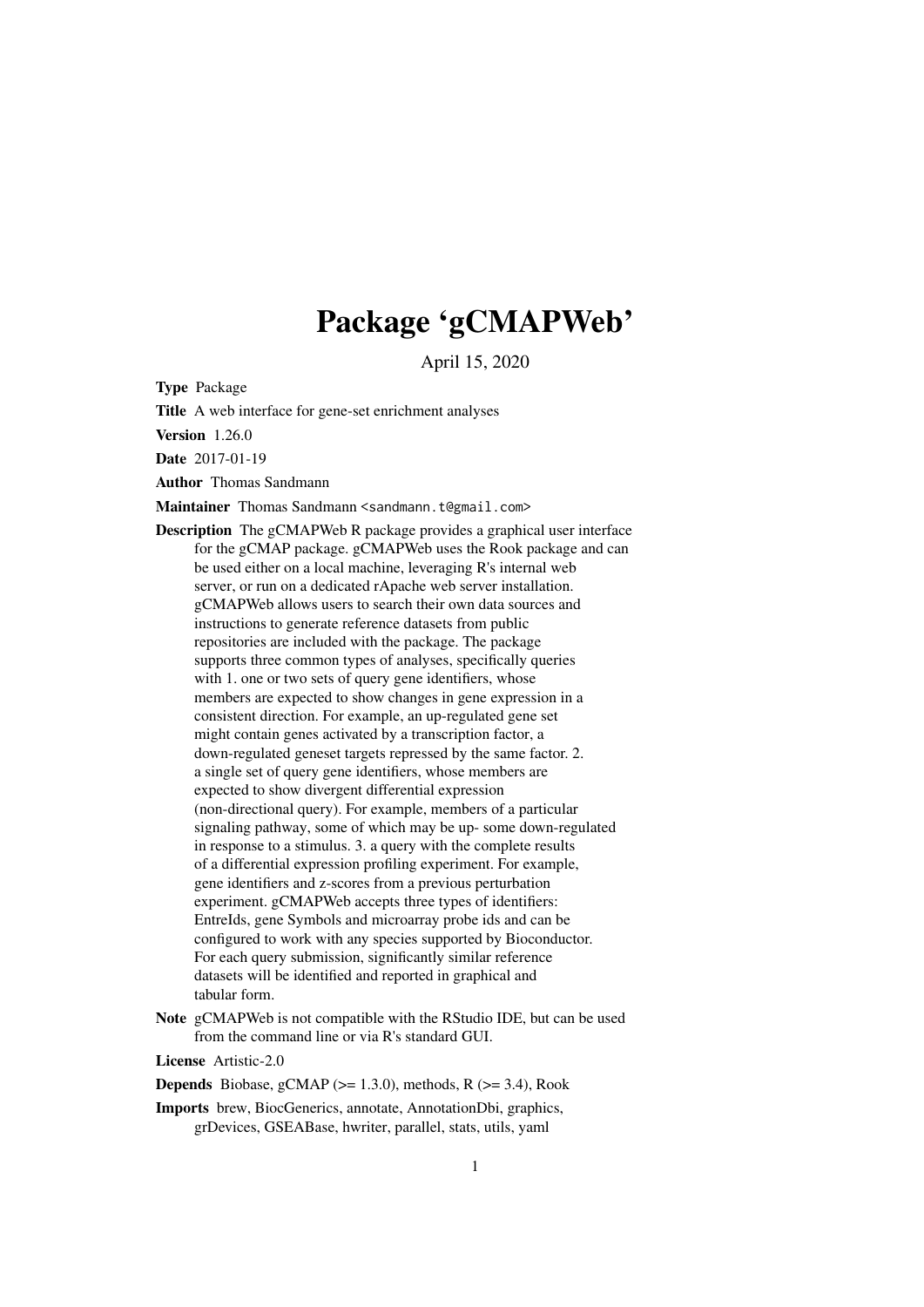Suggests affy, ArrayExpress, hgfocus.db, hgu133a.db, mgug4104a.db, org.Hs.eg.db, org.Mm.eg.db, RUnit

Enhances bigmemory, bigmemoryExtras

biocViews GUI, GeneSetEnrichment, Visualization, GeneExpression, Transcription, Microarray, DifferentialExpression

LazyLoad yes

Collate 'gCMAPWeb-package.R' 'AllGenerics.R' 'cmapRun-methods.R' 'cmap.R' 'cmapAnalysis.R' 'cmapHeatmap.R' 'createObject.R' 'example\_objects.R' 'file\_io.R' 'html\_elements.R' 'plotting\_functions.R' 'reporting.R'

RoxygenNote 5.0.1

OS\_type unix

git\_url https://git.bioconductor.org/packages/gCMAPWeb

git\_branch RELEASE\_3\_10

git\_last\_commit f0bf9ab

git\_last\_commit\_date 2019-10-29

Date/Publication 2020-04-14

# R topics documented:

| 3                                                                                                                         |
|---------------------------------------------------------------------------------------------------------------------------|
| $\overline{4}$                                                                                                            |
| 5                                                                                                                         |
| 5                                                                                                                         |
| 6                                                                                                                         |
| 6                                                                                                                         |
| $\overline{7}$                                                                                                            |
| -8                                                                                                                        |
| <b>10</b>                                                                                                                 |
| 10                                                                                                                        |
| 11                                                                                                                        |
| 11                                                                                                                        |
| 12                                                                                                                        |
| 12                                                                                                                        |
| 13                                                                                                                        |
| 14                                                                                                                        |
| 14                                                                                                                        |
| 15                                                                                                                        |
| 16                                                                                                                        |
| 17                                                                                                                        |
| 17                                                                                                                        |
| 18                                                                                                                        |
| 18                                                                                                                        |
| 19                                                                                                                        |
| 19                                                                                                                        |
| 20                                                                                                                        |
| 21<br>$examplePost \dots \dots \dots \dots \dots \dots \dots \dots \dots \dots \dots \dots \dots \dots \dots \dots \dots$ |
| 22                                                                                                                        |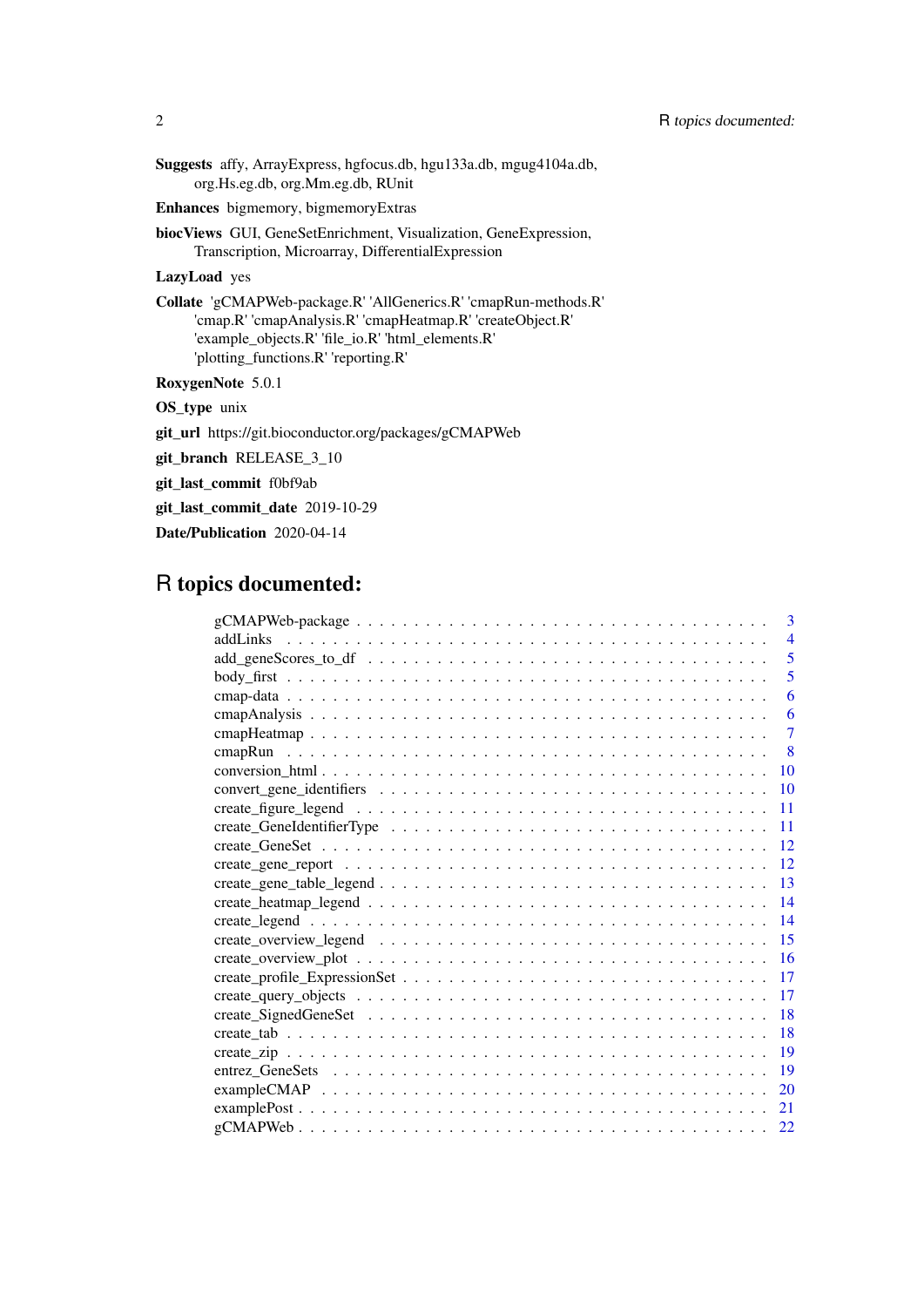<span id="page-2-0"></span>

| 25                                                                                                                                                                                                                                                                                                     |
|--------------------------------------------------------------------------------------------------------------------------------------------------------------------------------------------------------------------------------------------------------------------------------------------------------|
| 25                                                                                                                                                                                                                                                                                                     |
| 26                                                                                                                                                                                                                                                                                                     |
| 26                                                                                                                                                                                                                                                                                                     |
| 27                                                                                                                                                                                                                                                                                                     |
| 27                                                                                                                                                                                                                                                                                                     |
| 28                                                                                                                                                                                                                                                                                                     |
| 28                                                                                                                                                                                                                                                                                                     |
|                                                                                                                                                                                                                                                                                                        |
|                                                                                                                                                                                                                                                                                                        |
| 30                                                                                                                                                                                                                                                                                                     |
| 30                                                                                                                                                                                                                                                                                                     |
| 31                                                                                                                                                                                                                                                                                                     |
| 31                                                                                                                                                                                                                                                                                                     |
|                                                                                                                                                                                                                                                                                                        |
|                                                                                                                                                                                                                                                                                                        |
| 33<br>$\mathbf{p}$ and $\mathbf{p}$ and $\mathbf{p}$ and $\mathbf{p}$ and $\mathbf{p}$ and $\mathbf{p}$ and $\mathbf{p}$ and $\mathbf{p}$ and $\mathbf{p}$ and $\mathbf{p}$ and $\mathbf{p}$ and $\mathbf{p}$ and $\mathbf{p}$ and $\mathbf{p}$ and $\mathbf{p}$ and $\mathbf{p}$ and $\mathbf{p}$ and |
| 34                                                                                                                                                                                                                                                                                                     |
| -34                                                                                                                                                                                                                                                                                                    |
| 35                                                                                                                                                                                                                                                                                                     |
| 35                                                                                                                                                                                                                                                                                                     |
| 36                                                                                                                                                                                                                                                                                                     |
|                                                                                                                                                                                                                                                                                                        |
|                                                                                                                                                                                                                                                                                                        |
| 37                                                                                                                                                                                                                                                                                                     |
| 38                                                                                                                                                                                                                                                                                                     |
| 38<br>unsigned_input_example $\dots \dots \dots \dots \dots \dots \dots \dots \dots \dots \dots \dots \dots \dots$                                                                                                                                                                                     |
| 39                                                                                                                                                                                                                                                                                                     |
| 40                                                                                                                                                                                                                                                                                                     |
|                                                                                                                                                                                                                                                                                                        |

#### **Index** [41](#page-40-0)

gCMAPWeb-package *A web-interface for gene-set enrichment analysis*

# Description

A web-interface for gene-set enrichment analysis

#### Details

This package provides a stand-alone web interface for gene-set enrichment analysis. Run either through R's internal Rhttpd server of deployed through an Apache2 webserver, gCMAPWeb allows users to search reference datasets stored in [NChannelSet](#page-0-0) or [CMAPCollection](#page-0-0) objects via three different methods:

- Directional queries performed by calculating the parametric JG score from the reference datasets
- Non-directional queries performed via Fisher's exact test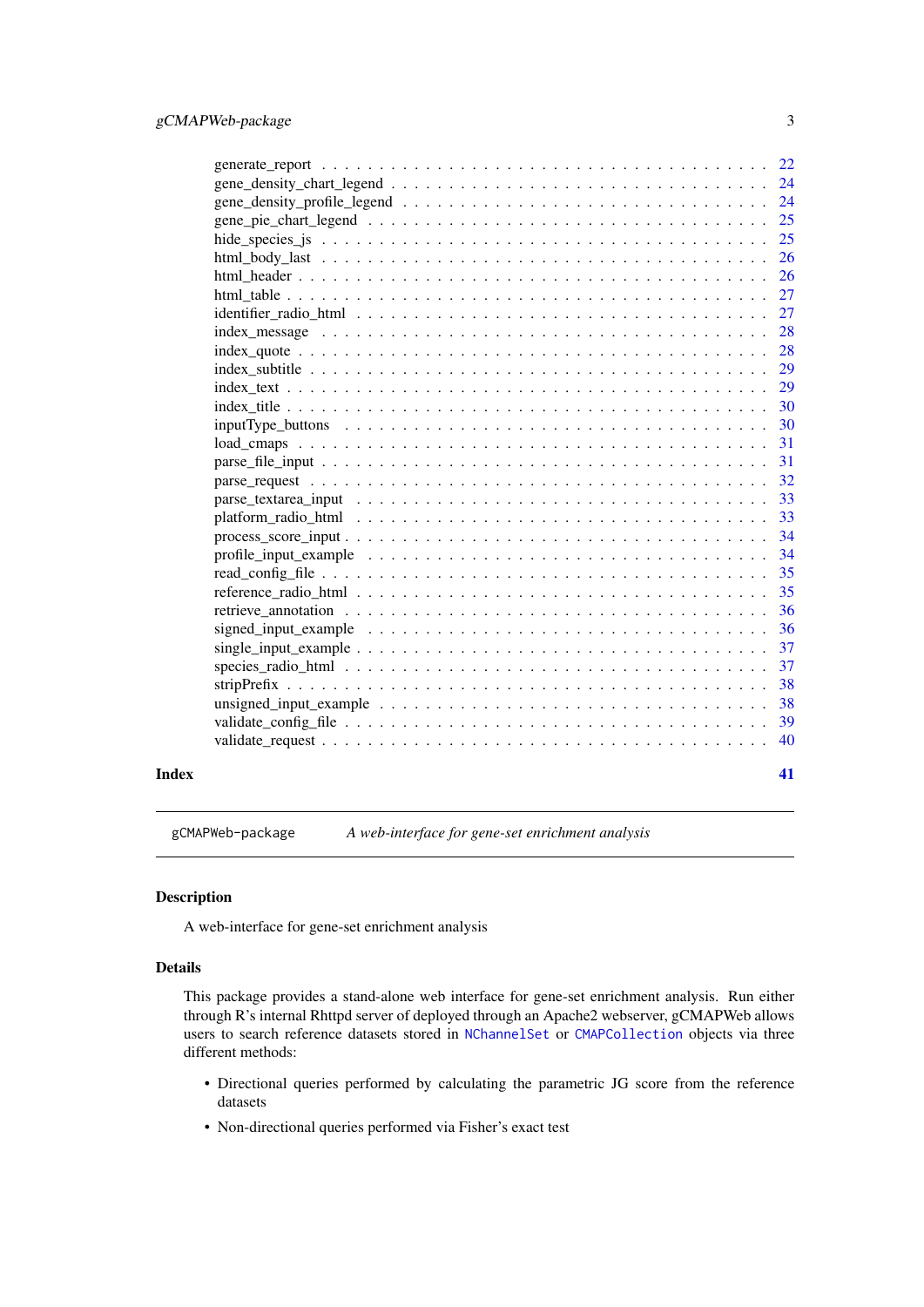<span id="page-3-0"></span>• Profile queires performed by calculating the parametric JG score from the query data

A web interace is populated based on a configuration file in YAML format and additional information from the reference dataset objects (if available). For each query, a report is generated in html format, including graphs and tabular output. Extensive customization of the graphical user interface can easily be performed through global options.

#### Author(s)

Thomas Sandmann

# References

Jiang Z, Gentleman R., Extensions to gene set enrichment. Bioinformatics. 2007 Feb 1;23(3):306- 13 <http://www.ncbi.nlm.nih.gov/pubmed/17127676>

#### Examples

example( gCMAPWeb )

addLinks *Adding links to columns of a data.frame*

#### Description

This function identifies column pairs from a data.frame that differ only in a string suffix (default: .url). The column with the suffix is used to add http href tags to the other column and is then removed.

#### Usage

```
addLinks(df, pattern = ".url$", swap.colnames = getOption("swap.colnames",
 default = list(padj = "FDR", nFound = "Genes"))
```
#### Arguments

| df            | data.frame, must contain both target and url columns                       |
|---------------|----------------------------------------------------------------------------|
| pattern       | character, the suffix linking target and url columns. Default= $c('.url')$ |
| swap.colnames | list, containing alternative names for CMAPResults columns.                |

# Details

To annotate columns with links to other urls, the urls must be included in the data.frame in a separate column matching the target column name but carrying the additional suffix in the column name. For example, to add links to the 'id' column, an additional id.url column can be used. Multiple columns can be processed simultaneously, if each of them has a matching url column.

#### Value

Data frame with href html tags in the target column(s)

#### Author(s)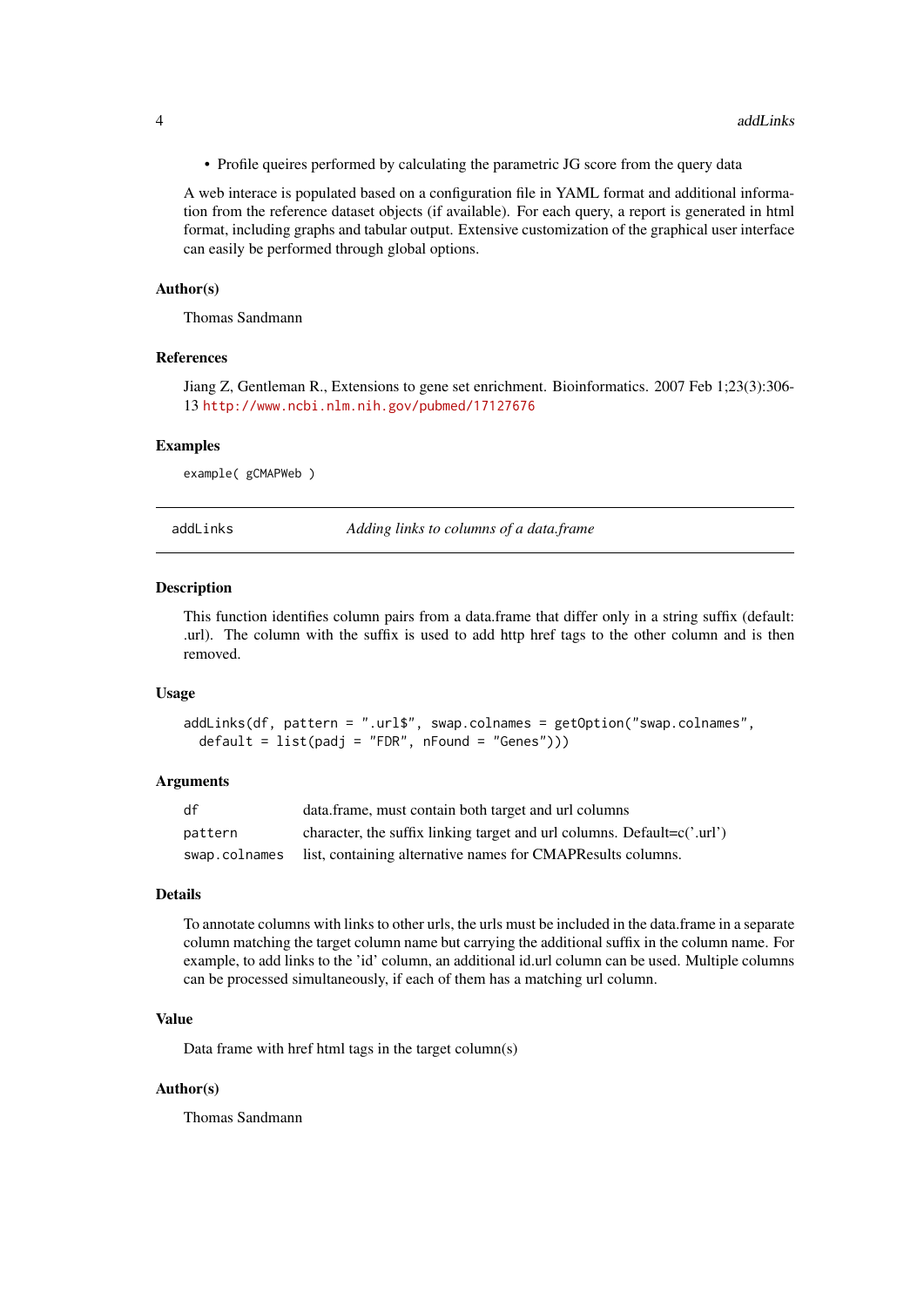<span id="page-4-0"></span>add\_geneScores\_to\_df *CMAPResults data.frame with gene-level scores*

#### Description

This function converts a CMAPResults object into a data.frame and adds the gene.level scores as an additional column

# Usage

```
add_geneScores_to_df(cmap.result)
```
### Arguments

cmap.result CMAPResults object

# Value

A data.frame with gene-level scores in column 'Scores'

# Author(s)

Thomas Sandmann

body\_first *Definition of html navigation bar elements*

# Description

Shared html code, constituting the first part of the body section

# Usage

body\_first(url.base = NULL)

# Arguments

url.base character, path to htdocs directory (optional)

# Value

Html code as a character string

#### Author(s)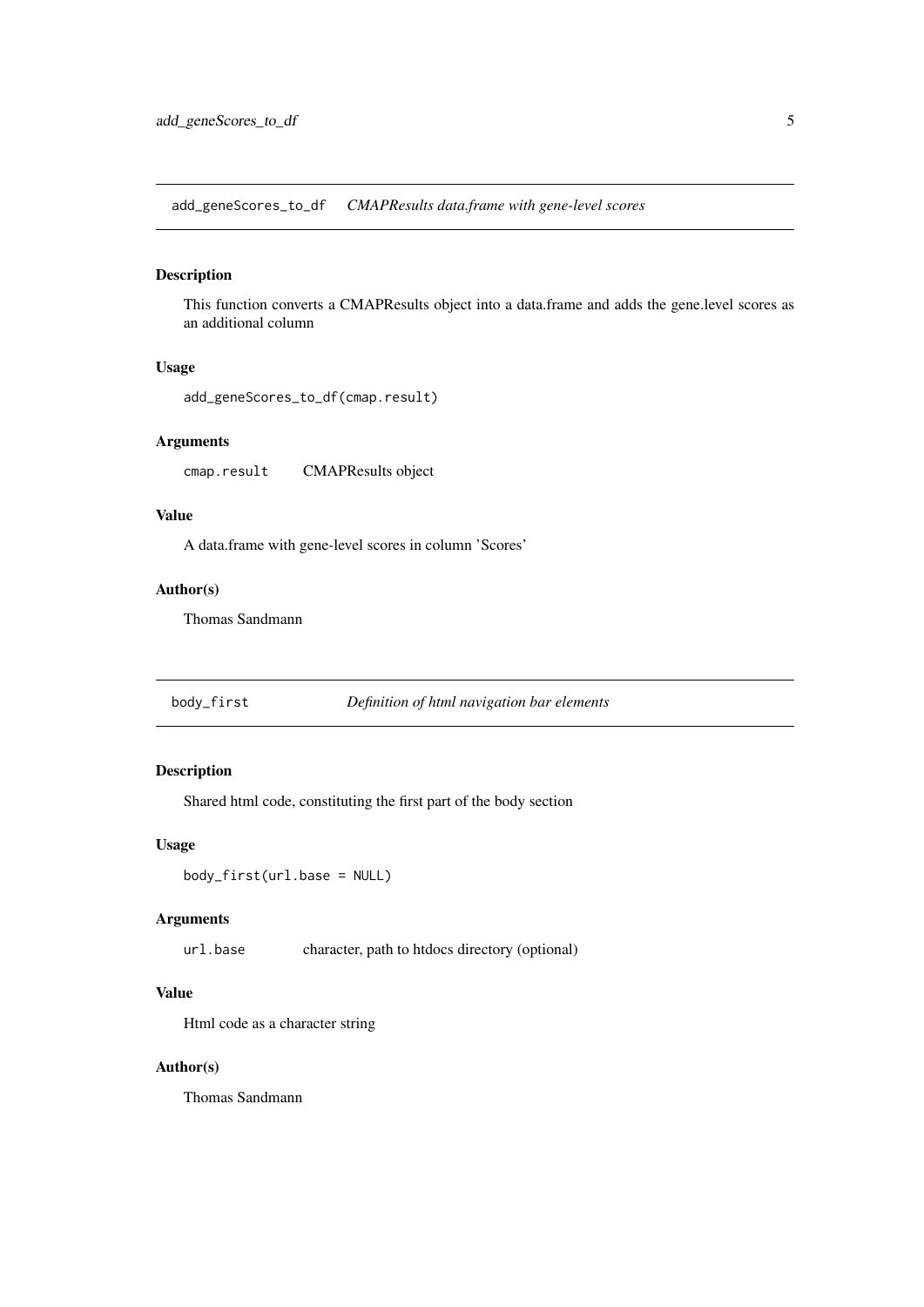<span id="page-5-0"></span>

Five example reference datasets containing simulated data to demonstrate the functionality of the gCMAPWeb package. These objects were generated with the [exampleCMAP](#page-19-1) function using different seeds.

#### Format

cmap1 to 4 are [NChannelSet](#page-0-0) objects each with 1000 simulated z-scores for 10 samples. cmap5 is a [CMAPCollection](#page-0-0) with membership information about 1000 genes and 10 gene sets.

# Details

cmap1, cmap2, cmap3 and cmap5 contain data for 1000 human Entrez identifiers. cmap1, cmap2 and cmap3 are [NChannelSet](#page-0-0) objects with one channel, the 'z' AssayDataElement. cmap4 is an [NChannelSet](#page-0-0) with data for 1000 mouse Entrez identifiers in the 'z' and 'log\_fc' channels. cmap5 is a cod[eCMAPCollection.](#page-0-0)

cmapAnalysis *Function controlling the gCMAP analysis workflow*

#### Description

This function controls the gCMAPWeb analysis workflow

#### Usage

```
cmapAnalysis(req, conf_data, reference.cmaps, element = getOption("element",
 default = "z"), save.intermediates = getOption("save.intermediates", default
 = FALSE))
```
# Arguments

| reg                | a Rook Request object                                                                                             |
|--------------------|-------------------------------------------------------------------------------------------------------------------|
| conf_data          | list, the configuration data as returned by the read_config_file function                                         |
| reference.cmaps    |                                                                                                                   |
|                    | list, containing the reference database eSet objects                                                              |
| element            | character, identifying the element Name of the channel extracted from NChan-<br>nelSet objects                    |
| save.intermediates |                                                                                                                   |
|                    | logical, if TRUE rdata files of intermediate results will be stored in the tempo-<br>rary directory for debugging |

# Value

a list with three elements: conversion, reports and tmp\_filename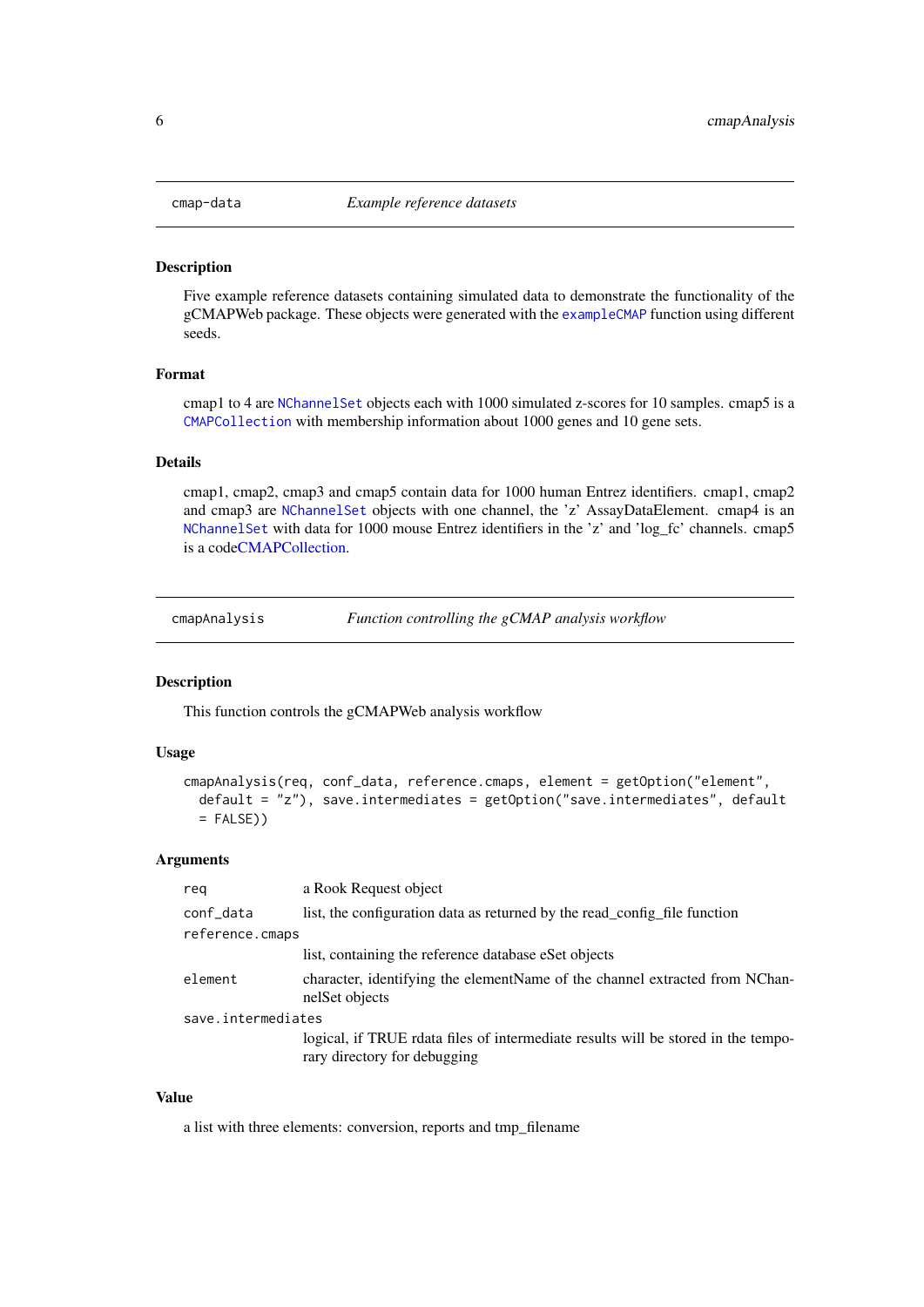# <span id="page-6-0"></span>cmapHeatmap 7

#### Author(s)

Thomas Sandmann

cmapHeatmap *Function to create an annotated heatmap of gene scores*

#### Description

This function takes a numerical matrix (with samples in columns and genes in rows), preprocesses the data (if desired), determines the optimal height for the heatmap and calls the .ImagePlot function to create the final heatmap figure.

# Usage

```
cmapHeatmap(x, reference.name, col.anno = NULL, row.anno = NULL,
 file.name = "heatmap", url.base = NULL, main = "Query gene scores",
 ColorRamp = colorRampPalette(c("#044381FF", "grey95", "grey95",
  "firebrick"))(100), col.col = c(down = "black", up = "grey"),
 row.col = c(correlated = "#1B9E77", anticorrelated = "#044381FF", over =
  "#1B9E77", under = "#044381FF"), order.by.score = TRUE,
 cluster.rows = TRUE, score.cap = c(-5, 5),
 ylab = "Significant datasets")
```
#### Arguments

| X              | numerical matrix with samples in rows and genes in columns.                                                                                                                      |
|----------------|----------------------------------------------------------------------------------------------------------------------------------------------------------------------------------|
| reference.name | character, names of the reference cmap, used to construct the html image refer-<br>ence                                                                                          |
| col.anno       | character vector with column annotations to be displayed as (horizontal) anno-<br>tation bar above the heatmap. If not NULL, must contain one elment for each<br>column of $x$ . |
| row.anno       | character vector with row annotations to be displayed as (vertical) annotation to<br>the right of the heatmap. If not NULL, must contain one element for each row<br>of $x$ .    |
| file.name      | character, the path and filename (without suffix) to save the png file to                                                                                                        |
| url.base       | character, prefix for the html image reference                                                                                                                                   |
| main           | Character, main title of the plot                                                                                                                                                |
| ColorRamp      | vector of colors used for the heatmap, e.g. generated by a call to colorRamp-<br>Palette                                                                                         |
| col.col        | named vector with a color for each level of col.anno (e.g. c(up="firebrick",<br>$down="blue")$                                                                                   |
| row.col        | named vector with a color for each level of row.anno (e.g. c(correlated="firebrick", anticorrelated="#0-                                                                         |
|                | order by score logical, should gene scores be reordered independently for each sample ?                                                                                          |
| cluster.rows   | logical, perform hierarchical clustering on significant gene sets?                                                                                                               |
| score.cap      | numerical vector of length two, specifying the limits of the color scale. Scores<br>$>$ max(score.cap) or $<$ min(score.cap) will be set to score.cap. Default: c(-5,5)          |
| ylab           | character, y-axis label                                                                                                                                                          |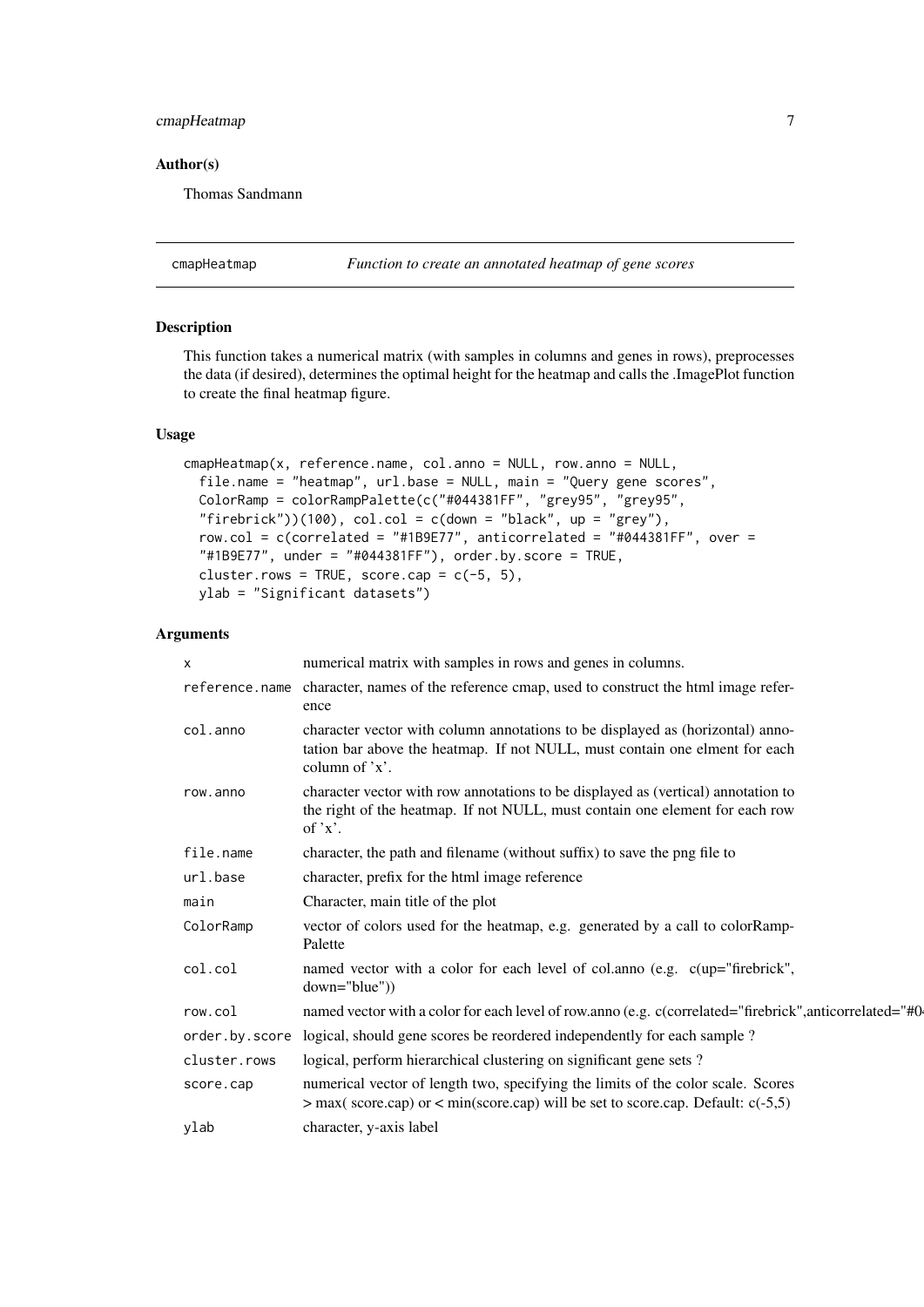#### <span id="page-7-0"></span>Value

list with two elements, 1. image.html: a character string with html code with the image tag refering to the output png 2. row.order: integer vector with thw row.order obtained after hierarchical clustering or NULL if no clustering was performed

#### Author(s)

Thomas Sandmann

cmapRun *cmapRun*

#### Description

This S4 method dispatches a gCMAP analysis and selects a suitable gene-set-enrichment analysis method based on the class of its arguments.

# Usage

```
cmapRun(user.input, cmap, ...)
## S4 method for signature 'CMAPCollection,CMAPCollection'
cmapRun(user.input, cmap)
## S4 method for signature 'GeneSet,CMAPCollection'
cmapRun(user.input, cmap, ...)
## S4 method for signature 'GeneSet, eSet'
cmapRun(user.input, cmap, ...)
## S4 method for signature 'CMAPCollection,eSet'
cmapRun(user.input, cmap,
  lower = getOption("lower.threshold", default = -3),
  higher = getOption("higher.threshold", default = 3),
  element = getOption("element", default = "z"),min.set.size = getOption("min.set.size", default = 5), keep.scores = TRUE)
## S4 method for signature 'SignedGeneSet, eSet'
cmapRun(user.input, cmap,
  element = getOption("element", default = "z"))
## S4 method for signature 'eSet,CMAPCollection'
cmapRun(user.input, cmap,
  element = getOption("element", default = "z"))
## S4 method for signature 'eSet,eSet'
cmapRun(user.input, cmap,
  lower = getOption("lower.threshold", default = -3),
 higher = getOption("higher.threshold", default = 3),
  element = getOption("element", default = "z"))
```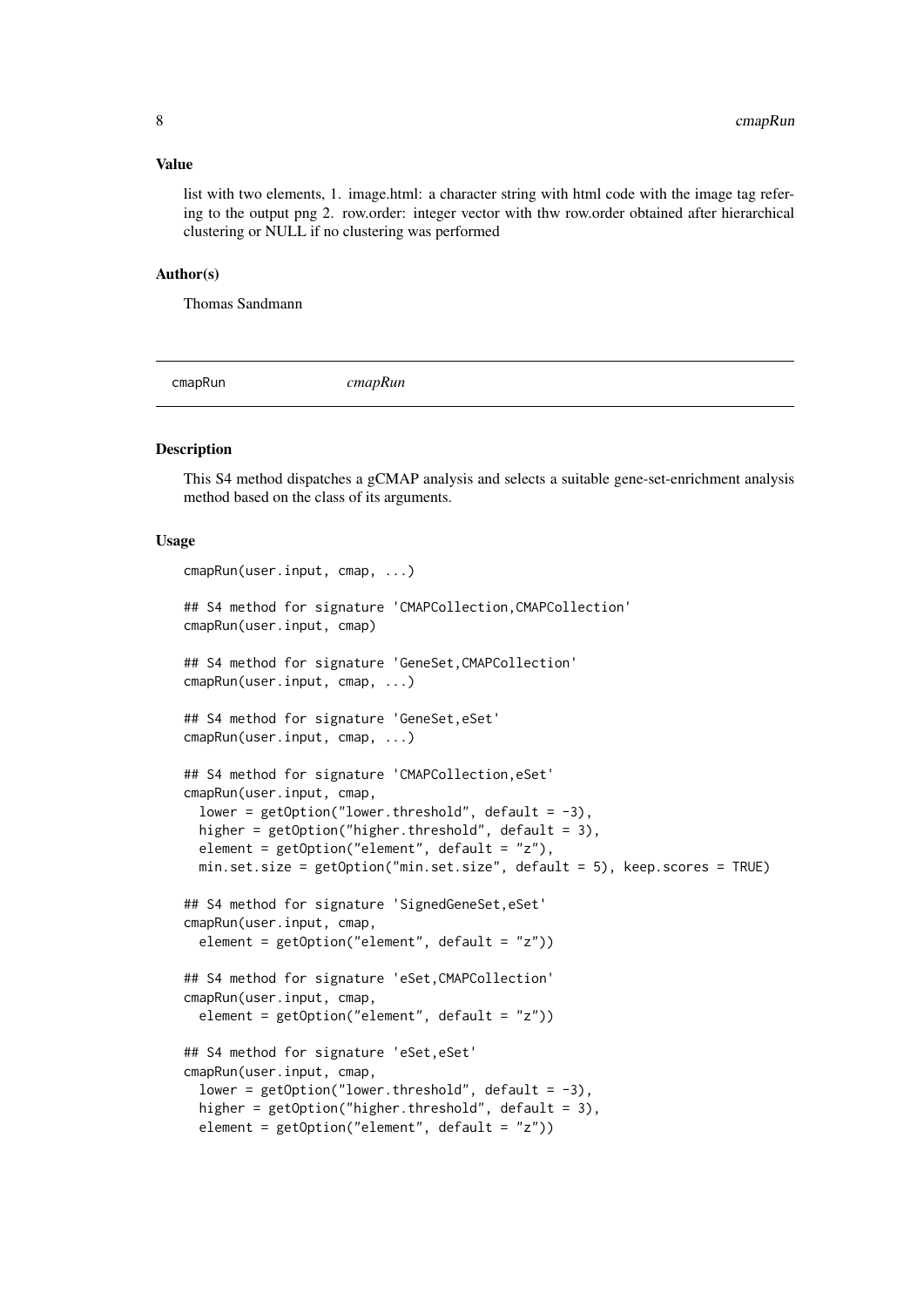#### <span id="page-8-0"></span>cmapRun 99

#### Arguments

| user.input   | An object of class GeneSet, SignedGeneSet, eSet or CMAPCollection with the<br>user-provided query.                                                                                 |
|--------------|------------------------------------------------------------------------------------------------------------------------------------------------------------------------------------|
| cmap         | The reference database, a CMAPCollection or eSet object.                                                                                                                           |
| $\cdots$     | Arguments specific to individual methods                                                                                                                                           |
| lower        | Numeric, when reference databases are thresholded, genes with scores less than<br>'lower' are considered down-regulated. Default: getOption("lower.threshold",<br>$default="-3")$  |
| higher       | Numeric, when reference databases are thresholded, genes with scores larger<br>than 'higher' are considered up-regulated. Default: getOption("higher.threshold",<br>$default="3")$ |
| element      | Character, specifying which channel / assayDataElement of the reference database<br>to query. Default: getOption( "element", default="z")                                          |
| min.set.size | integer, gene sets with less than min.set.size members will be dropped from<br>CMAPCollections. Default: getOption( "min.set.size", default=5)                                     |
| keep.scores  | Scalar boolean, include scores in the result object?                                                                                                                               |

# Details

The cmapRun methods choose one of three approaches for gene-set-enrichment analyses, depending on the nature of the user-provided query and the data available in the reference databases.

1. for non-directional gene set queries (e.g. a list of gene identifiers) a Fisher exact test is performed (with a call to the fisher\_score method from the gCMAP package) to evaluate the overlap with significantly up- or down-regulated gene sets from the reference database. If the reference object is an NChannelSet, it is thresholded on the fly to obtain a set of up- or down-regulated genes. If the reference database is a CMAPCollection, the gene sets are used directly. Please note that the Fisher exact test does not take into account information about the directionality of gene regulation (potentially) available in the reference database.

2. for directional gene set queries (e.g. two separate lists of up- and down-regulated genes of interest) the gene expression scores available in the reference database are summarized as the JG score by running the gsealm\_jg\_score method from the gCMAP package.

3. for queries with complete differential gene expression profiles, directional gene sets are induced from the reference database. As above, the JG score is used to summarize the expression changes for each gene set, but this time the sets are derived from the database, while the scores are provided by the user.

This method is called by the cmapAnalysis function of the gCMAPWeb package.

Please note: Most of the parameters of the cmapRun methods can be set as global options.

# Value

A CMAPResults object

# See Also

[gsealm\\_jg\\_score](#page-0-0) and [fisher\\_score](#page-0-0)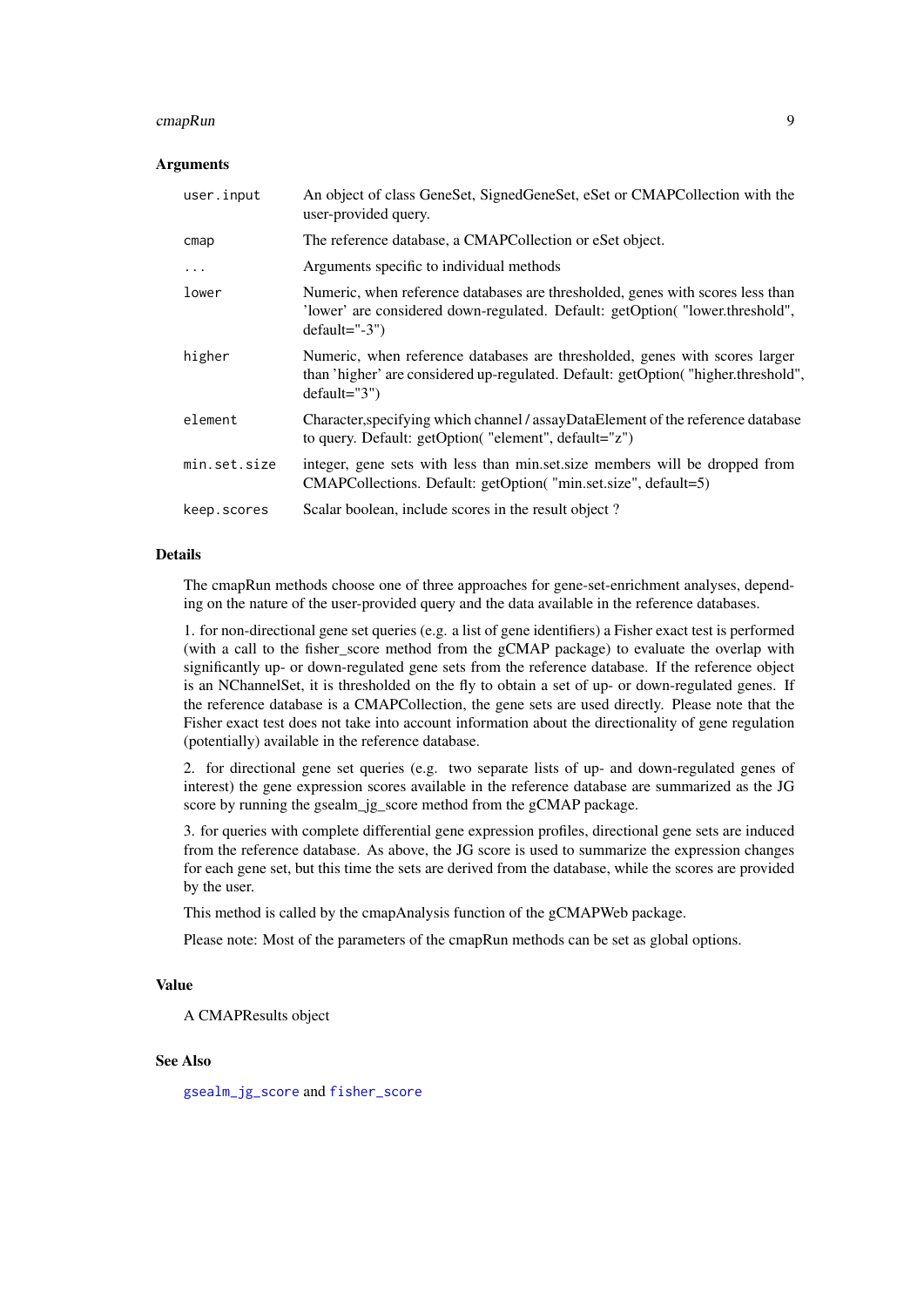<span id="page-9-0"></span>

This function formats a data.frame with the results of the gene identifier conversion to html code, including an interactive dataTable. The html page is saved to disk and the path to the output file is returned as a character string.

# Usage

```
conversion_html(df, result.dir, file.name, tmp_filename, url.base = NULL,
 message = NULL)
```
#### Arguments

| df           | data.frame with old / new gene identifiers                    |
|--------------|---------------------------------------------------------------|
| result.dir   | character, path to result directory                           |
| file.name    | character, output filename                                    |
| tmp_filename | character, name of the session-specific subdirectory          |
| url.base     | character, path to htdocs directory (optional)                |
| message      | character, optional message to display above the result table |

# Value

character, name of the output html file

# Author(s)

Thomas Sandmann

convert\_gene\_identifiers

*Entrez mapper*

#### Description

This function maps the submitted gene identifiers to Entrez identifiers and returns a translation table with the original and mapped ids

# Usage

convert\_gene\_identifiers(gene.ids, query.IdType, species)

# Arguments

| gene.ids     | Character vector with gene ids                                                       |
|--------------|--------------------------------------------------------------------------------------|
| query.IdType | A GeneIdentifierType object                                                          |
| species      | String identifying the species, will be inserted into a new Entrezoldentifier object |
|              | and returned with the translated results                                             |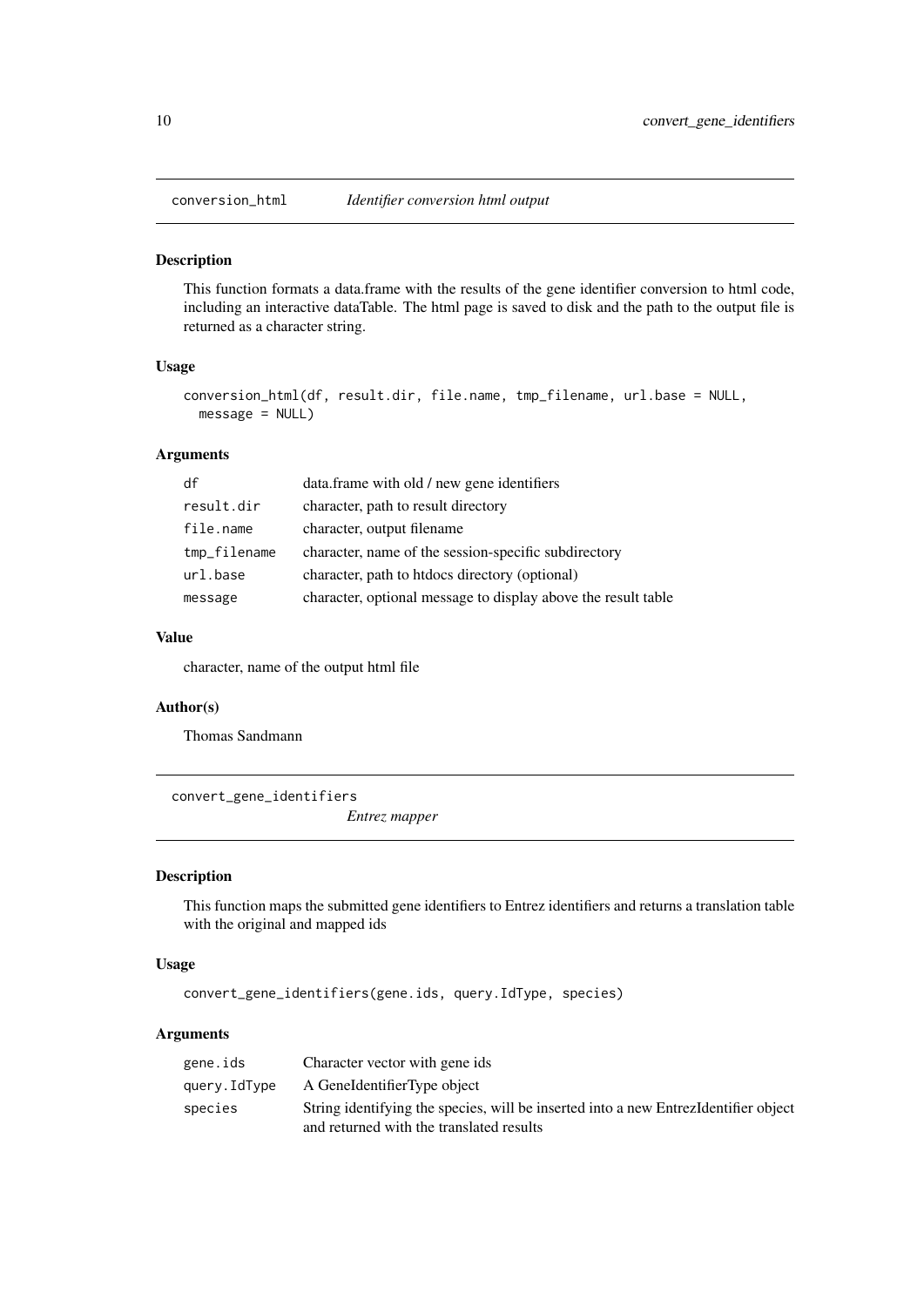#### <span id="page-10-0"></span>Value

A list with the following elements

- gene.ids, a character vector of unique EntrezIds
- query.IdType, an EntrezIdentifier object with the species
- conversion, a list containing the full translation table and a summary message
- original.ids, a character vector of the submitted ids corresponding to the returned EntrezIds

#### Author(s)

Thomas Sandmann

create\_figure\_legend *This function generates the figure legend, with a separate dom identifier for each output panel*

#### Description

This function generates the figure legend, with a separate dom identifier for each output panel

# Usage

create\_figure\_legend(reference.name)

#### Arguments

reference.name character, name of the reference database used

# Value

character string with the html code element required to insert the figure legend into the html report

# Author(s)

Thomas Sandmann

create\_GeneIdentifierType

*GeneIdentifierType creator*

#### Description

This function extracts the species or platform information from the POST request and constructs GeneIdentifierType objects

# Usage

```
create_GeneIdentifierType(post, conf_data)
```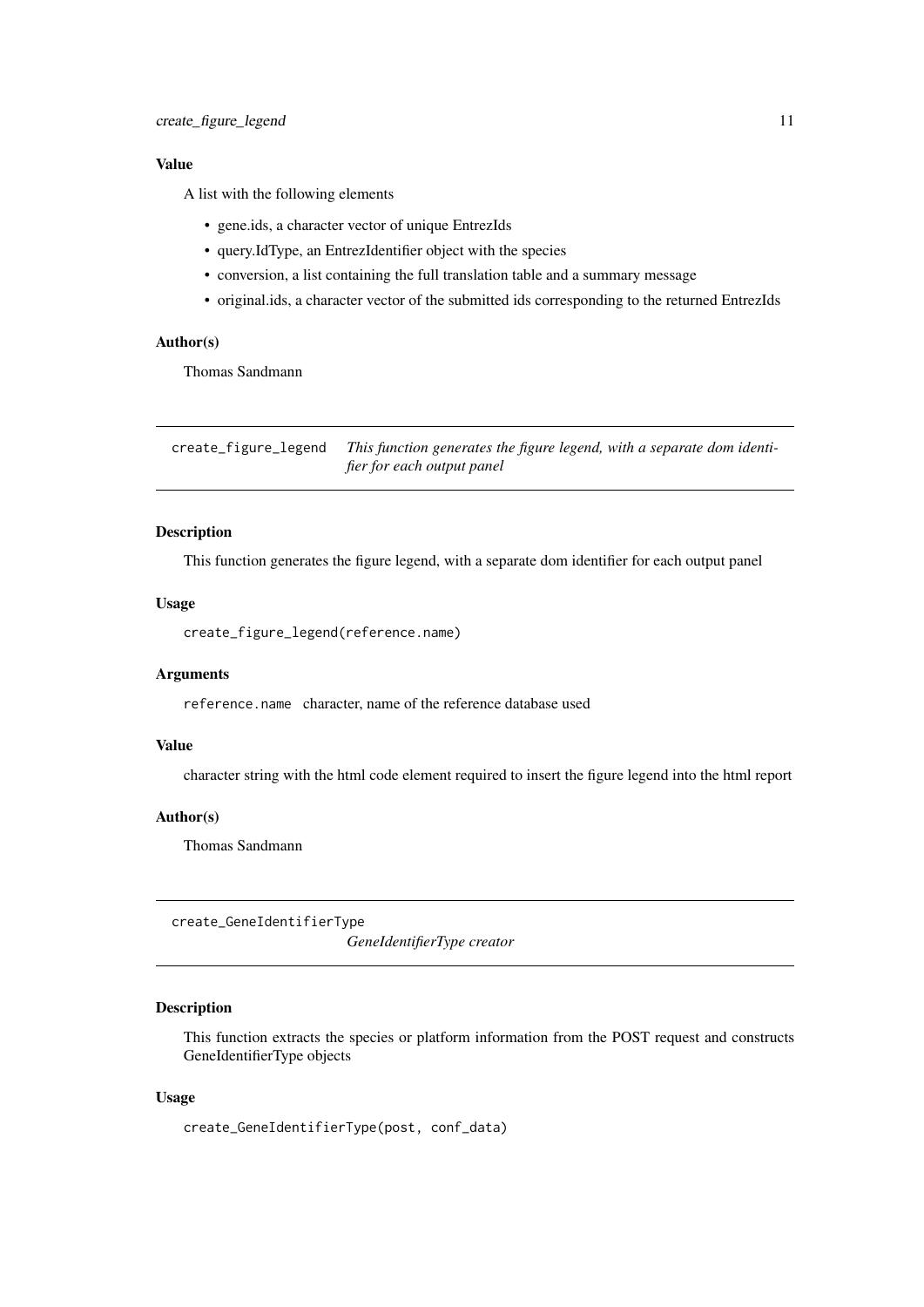# <span id="page-11-0"></span>Arguments

| post      | list, POST component of the Rook request                                  |
|-----------|---------------------------------------------------------------------------|
| conf_data | list, the configuration data as returned by the read_config_file function |

# Value

GeneIdentifierType object

# Author(s)

Thomas Sandmann

| create_GeneSet | GeneSet creator |
|----------------|-----------------|
|                |                 |

# Description

This function creates a GeneSet object from user-specified identifiers

# Usage

```
create_GeneSet(post, conf_data)
```
# Arguments

| post      | list, POST component of the Rook request                                  |
|-----------|---------------------------------------------------------------------------|
| conf_data | list, the configuration data as returned by the read_config_file function |

#### Value

GeneSet object

# Author(s)

Thomas Sandmann

create\_gene\_report *This function compiles a gene-level report from a CMAPResults object.*

# Description

Usually called by the generate\_report function

# Usage

```
create_gene_report(cmap.result, query, result.dir, url.base, reference.cmap,
  figure.dir, element = getOption("element", default = "z"),
  annotation.db = "org.Hs.eg.db",
 gene.level.plot = getOption("gene.level.plot", default = TRUE))
```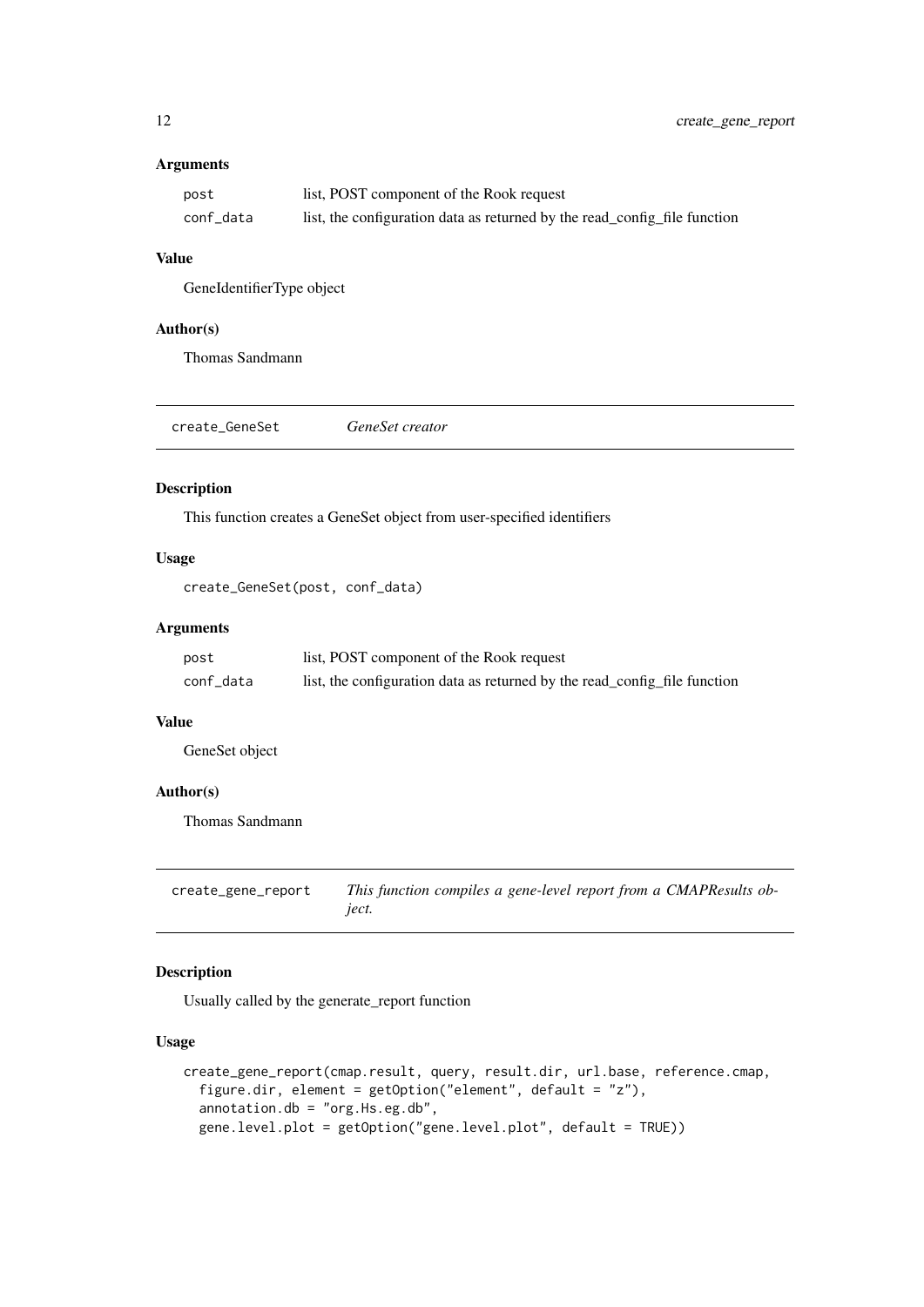# <span id="page-12-0"></span>Arguments

| cmap.result      | a CMAPResults object                                                                                                                 |  |
|------------------|--------------------------------------------------------------------------------------------------------------------------------------|--|
| query            | a GeneSet, SignedGeneSet or ExpressionSet object used as query for the gene-<br>set-enrichment analysis giving rise to 'cmap.result' |  |
| result.dir       | character, path to gene_results folder in the per-session output directory                                                           |  |
| url.base         | character, the name of the reference database                                                                                        |  |
| reference.cmap   | eSet, the reference database used for the gCMAP analysis                                                                             |  |
| figure.dir       | character, path to figure folder in the per-session output directory                                                                 |  |
| element          | character, the assayDataElementName to extract from NChannelSet objects                                                              |  |
| annotation.db    | character, the name of the annotation package used to lookup gene identifiers                                                        |  |
| gene.level.plot, |                                                                                                                                      |  |
|                  | logical: should gene-level plots be included in the report?                                                                          |  |

# Value

character string with the relative url to the report html, which is directly written to disk.

# Author(s)

Thomas Sandmann

```
create_gene_table_legend
```
*This function reads an eSet object and returns the html code to display a legend for all columns that have more descriptive annotations in the varMetadata slot.*

# Description

This function reads an eSet object and returns the html code to display a legend for all columns that have more descriptive annotations in the varMetadata slot.

# Usage

```
create_gene_table_legend(col.names, eset)
```
# Arguments

| col.names | character, a vector with column names that are always included in the legend |
|-----------|------------------------------------------------------------------------------|
| eset      | eSet object                                                                  |

#### Value

character string with the html code element required to insert the legend into the html report

# Author(s)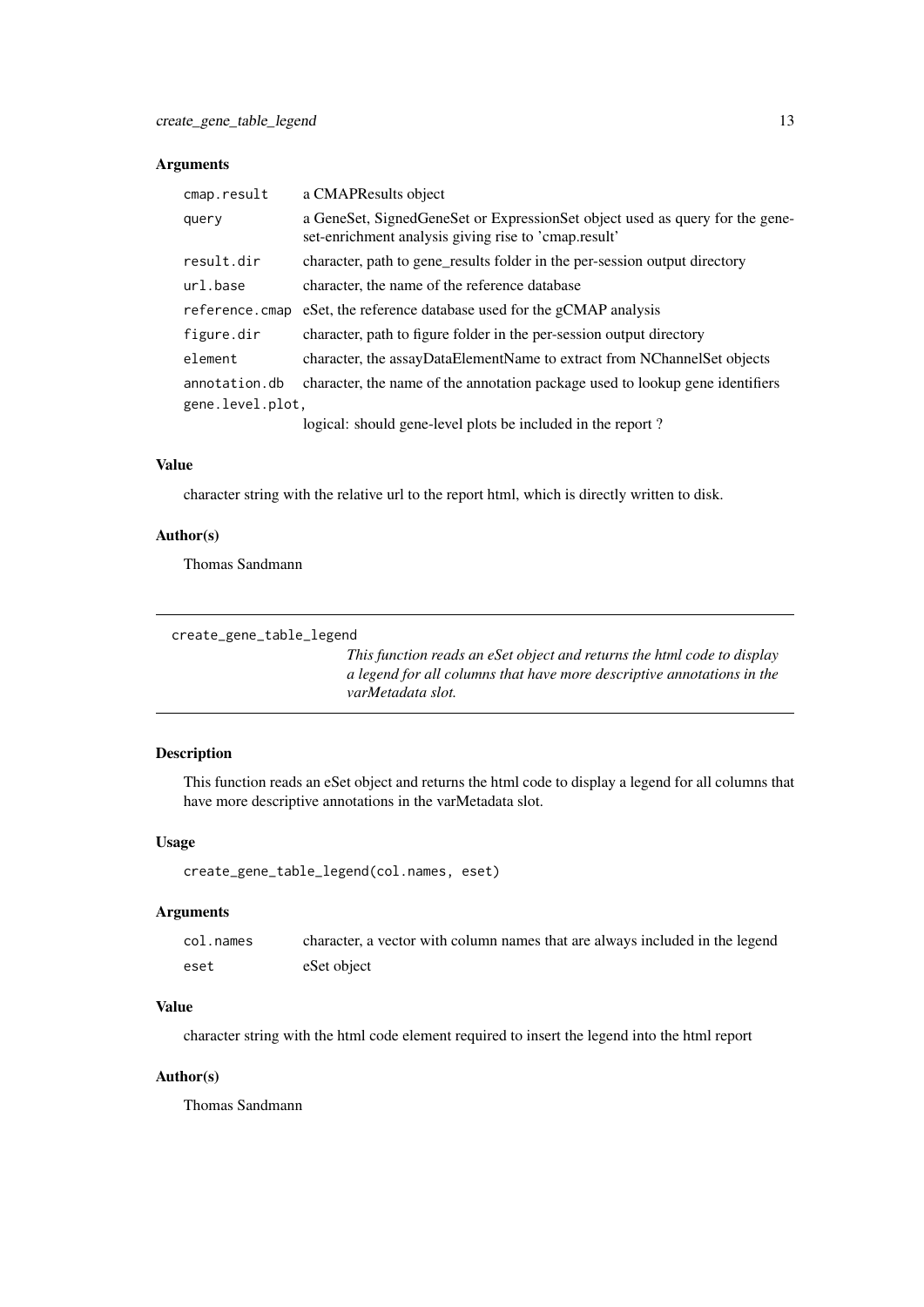<span id="page-13-0"></span>create\_heatmap\_legend *Legend for overview heatmap*

#### Description

Content for the legend of the overview heatmap plot displayed on the main results page for directional and non-directional queries

#### Usage

```
create_heatmap_legend(text)
```
#### Arguments

text Character, text for the legend of the density plot the main report page. Can be set as the global variabel "gene.set.legend".

#### Value

**Character** 

# Author(s)

Thomas Sandmann

create\_legend *This function reads a CMAPResults object and returns the html code to display a legend for all columns that have more descriptive annotations in the varMetadata slot. A standard set of columns is selected for display in the legend through the 'keep' parameter. In addition, all columns with annotations in the labelDescription field of the varMetadata slot are included if the field content differs from the column name.*

# Description

This function reads a CMAPResults object and returns the html code to display a legend for all columns that have more descriptive annotations in the varMetadata slot. A standard set of columns is selected for display in the legend through the 'keep' parameter. In addition, all columns with annotations in the labelDescription field of the varMetadata slot are included if the field content differs from the column name.

#### Usage

```
create_legend(res, reference.name, keep = c("set", "trend", "FDR", "effect",
  "nSet", "Genes"), swap.colnames = getOption("swap.colnames", default =
  list(padj = "FDR", nFound = "Genes"))
```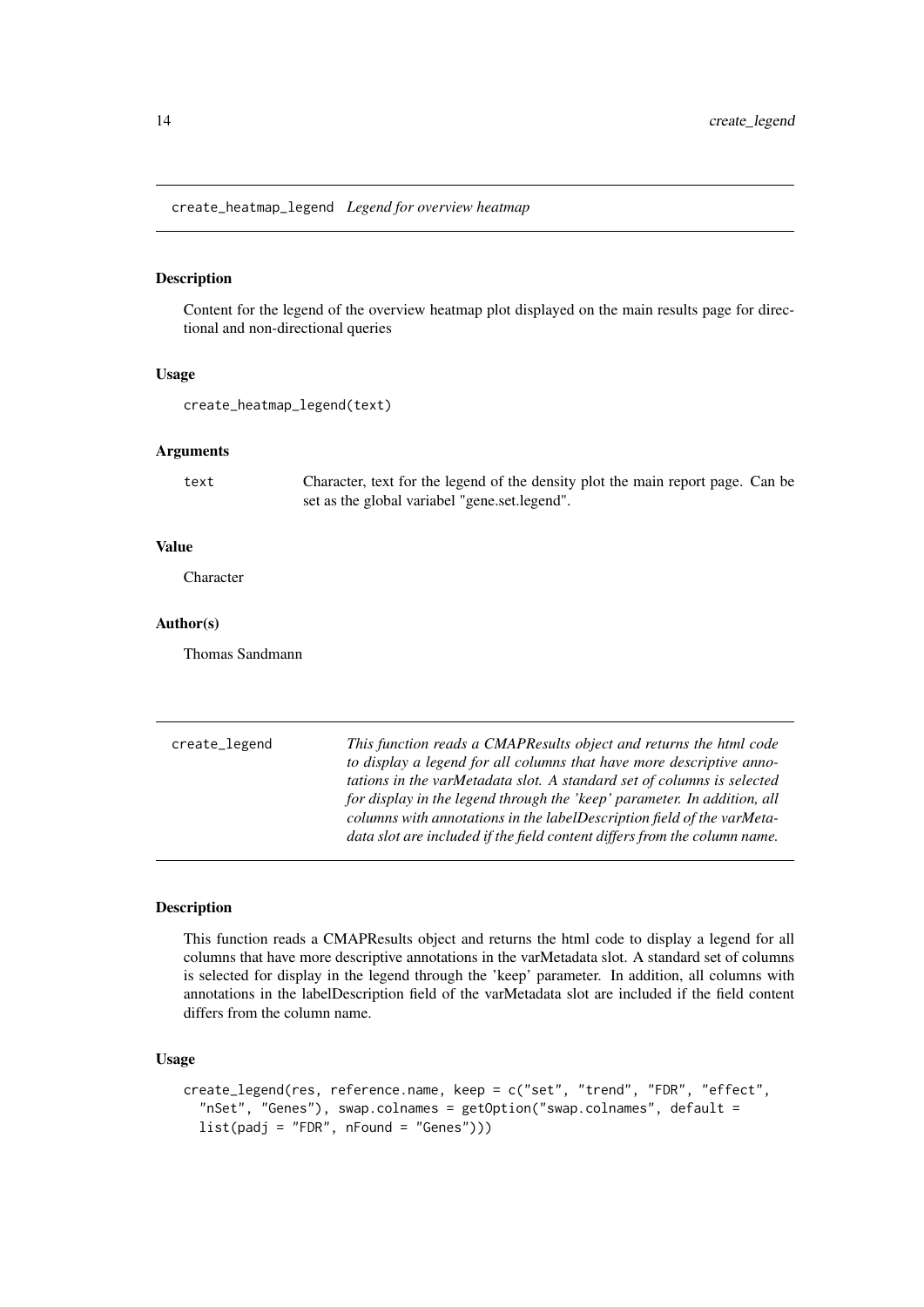#### <span id="page-14-0"></span>Arguments

| res           | <b>CMAPResults object</b>                                                    |
|---------------|------------------------------------------------------------------------------|
|               | reference, name character, ame of the reference database used                |
| keep          | character, a vector with column names that are always included in the legend |
| swap.colnames | list, containing alternative names for CMAPResults columns.                  |

#### Value

character string with the html code element required to insert the legend into the html report

# Author(s)

Thomas Sandmann

create\_overview\_legend

*Legend for overview density plot*

# Description

Content for the legend of the overview density plot displayed on every main results page

# Usage

```
create_overview_legend(text)
```
# Arguments

text Character, text for the legend of the density plot the main report page. Can be set as the global variabel "gene.set.legend".

#### Value

Character

# Author(s)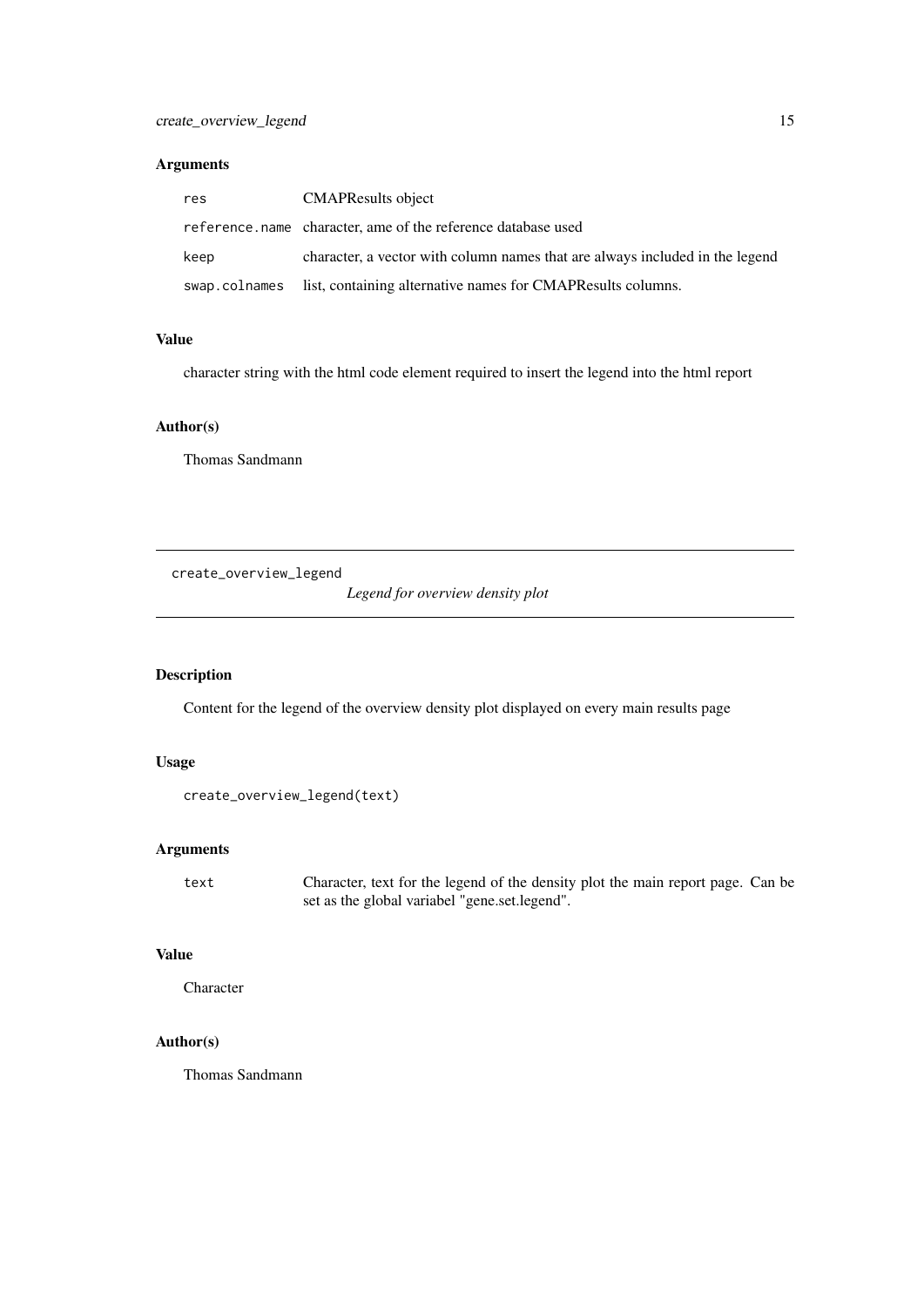<span id="page-15-0"></span>create\_overview\_plot *Overview plot*

# Description

This function creates an overview density plot summarizing the similarity scores obtained for all instances in the reference database.

# Usage

```
create_overview_plot(effect.sample, effect.population, file.name,
 reference.name, main = "Distribution of similarity scores",
 xlab = "Effect size", col.set = "black", col.up = "#1B9E77",
 col.down = "blue", strip.cutoffs = c(-3, 3), strip.bounds = c(-6, 6),
 strip.col = c("#1B9E77", "white", "blue"), url.base = NULL,
 up.label = "Correlated", down.label = "Anti-correlated")
```
# Arguments

| numeric, the scores for all gene sets in the reference database deemed signifi-<br>cantly similar                                     |  |
|---------------------------------------------------------------------------------------------------------------------------------------|--|
| effect.population                                                                                                                     |  |
| numeric, the scores for all gene sites in the reference database                                                                      |  |
| character, path and name of the output file                                                                                           |  |
| reference.name name of the reference dabatase                                                                                         |  |
| main title of the plot                                                                                                                |  |
| x-axis label                                                                                                                          |  |
| color used for the significant samples in the density plot                                                                            |  |
| color used to indicate significantly correlated / enriched gene sets in the rug plot                                                  |  |
| color used to indicate significantly anti-correlated / depleted gene sets in the rug<br>plot                                          |  |
| numeric vector, indicating the area of the heat-strip set to the intermediat strip.col.<br>Default= $c(-3,3)$                         |  |
| numeric vector, indicating the cutoffs above / below which the color of the heat-<br>strip is set to maximum. Default= $c(-6,6)$      |  |
| character vector with three elements, indicating high, neutral and low scores,<br>respectively. Default=c("#1B9E77", "white", "blue") |  |
| path the location of the output files relative to the gCMAPWeb home directory                                                         |  |
| character, legend label for positive scores                                                                                           |  |
| character, legend label for negative scores                                                                                           |  |
|                                                                                                                                       |  |

# Value

None. Pdf and png versions of the overview file are written to file.

#### Author(s)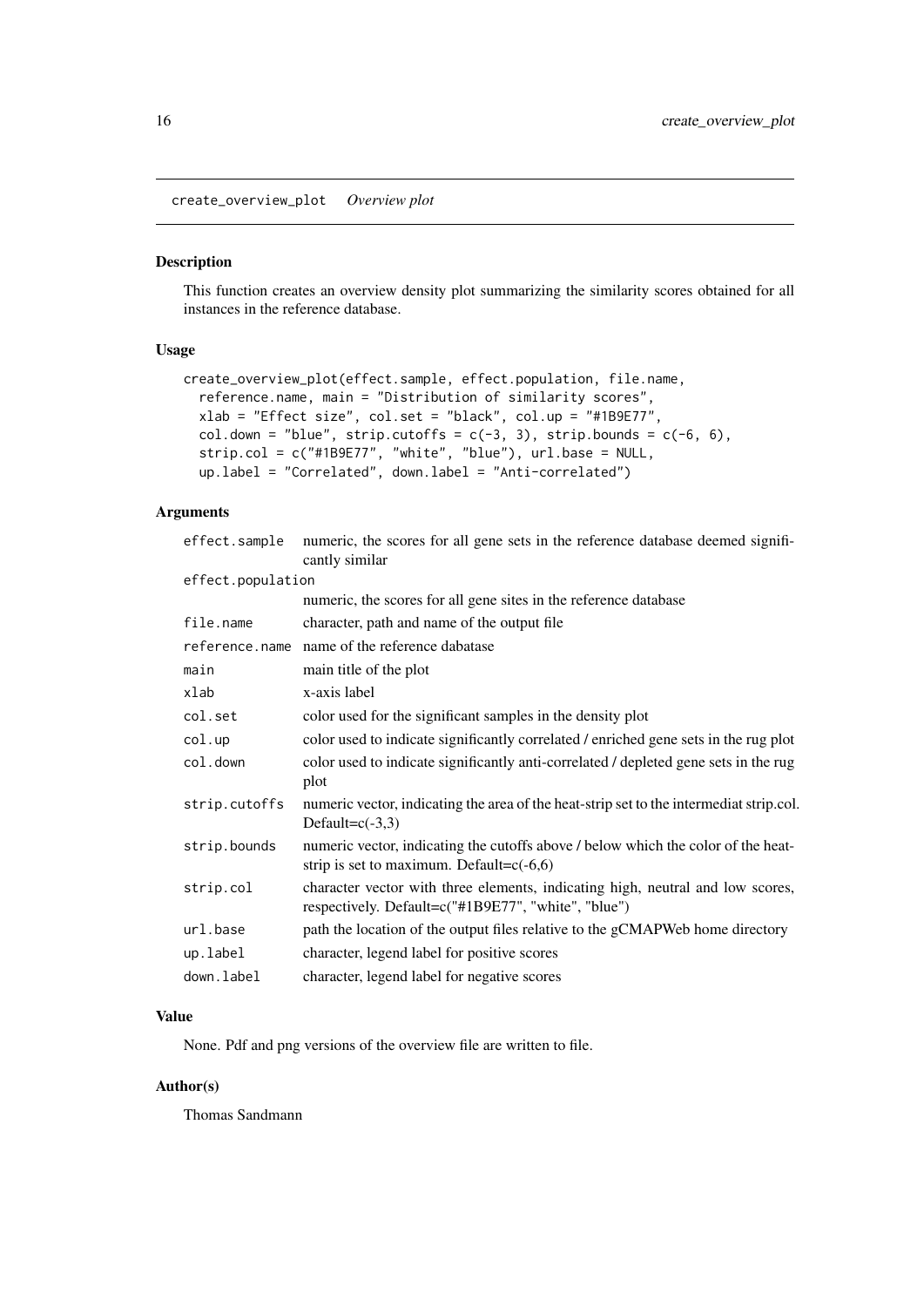<span id="page-16-0"></span>create\_profile\_ExpressionSet

*ExpressionSet creator*

# Description

This function creates an ExpressionSet object from user-specified identifiers and scores.

# Usage

create\_profile\_ExpressionSet(post, conf\_data)

# Arguments

| post      | list, POST component of the Rook request                                  |
|-----------|---------------------------------------------------------------------------|
| conf data | list, the configuration data as returned by the read_config_file function |

# Value

ExpressionSet object

# Author(s)

Thomas Sandmann

create\_query\_objects *Query object creator*

# Description

This function generates an appropriate R data object from the user query

# Usage

create\_query\_objects(post, conf\_data)

# Arguments

| post      | list, POST component of the Rook request                                  |
|-----------|---------------------------------------------------------------------------|
| conf data | list, the configuration data as returned by the read_config_file function |

# Value

one of GeneSet, SignedGeneSet or ExpressionSet

#### Author(s)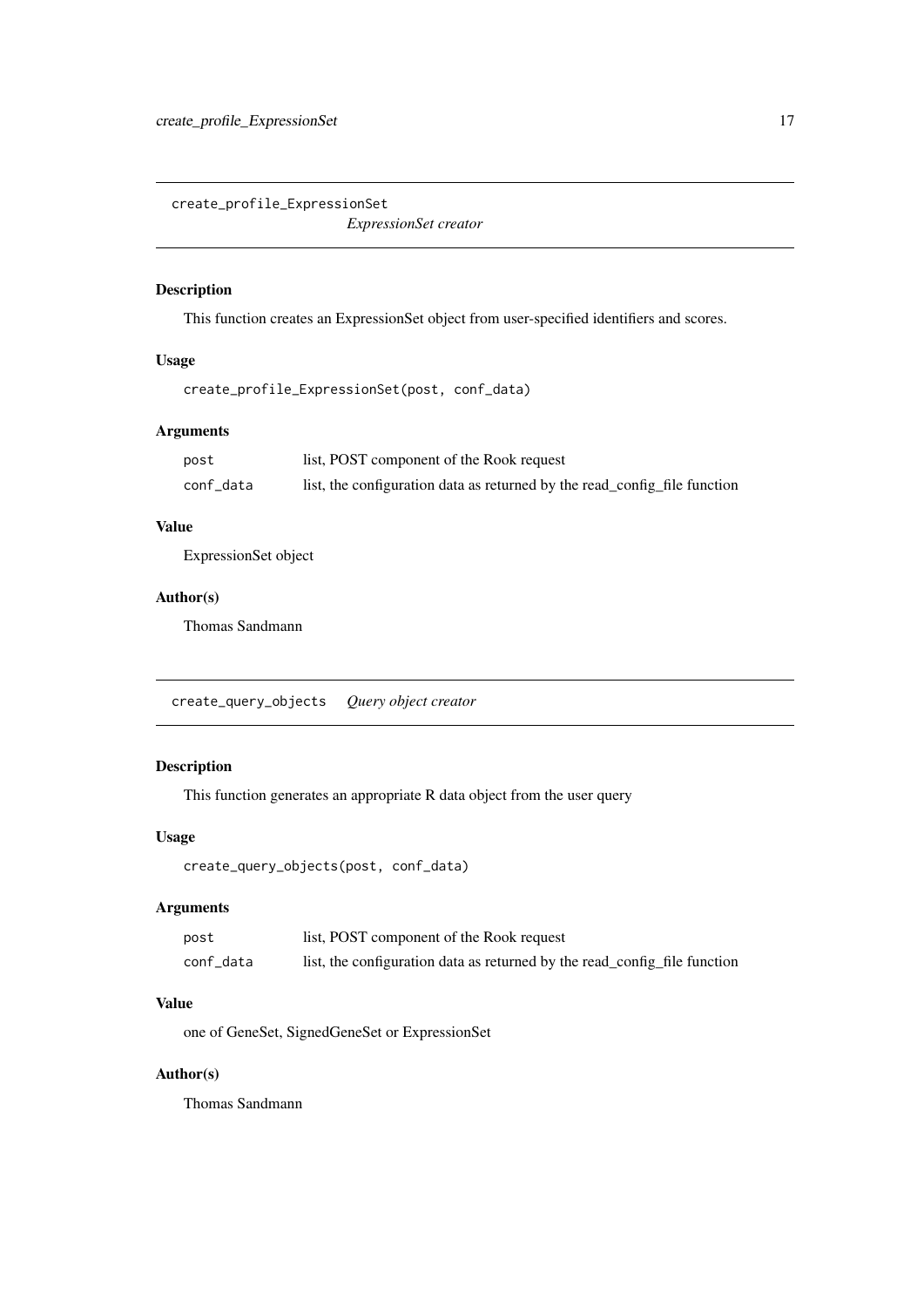<span id="page-17-0"></span>create\_SignedGeneSet *SignedGeneSet creator*

#### Description

This function creates a SignedGeneSet object from user-specified identifiers.

# Usage

```
create_SignedGeneSet(post, conf_data)
```
# Arguments

| post      | list, POST component of the Rook request                                  |
|-----------|---------------------------------------------------------------------------|
| conf_data | list, the configuration data as returned by the read_config_file function |

# Value

SignedGeneSet object

# Author(s)

Thomas Sandmann

create\_tab *Create tab-delimited output*

# Description

This function exports results in tab-delimited format

# Usage

create\_tab(df, result.dir, url.base = NULL, file.name)

#### Arguments

| df         | data.frame                                    |
|------------|-----------------------------------------------|
| result.dir | character, path to the output directory       |
| url.base   | character, the name of the reference database |
| file.name  | character, name of the report file            |

# Value

character string with the html code pointing to the download URL

# Author(s)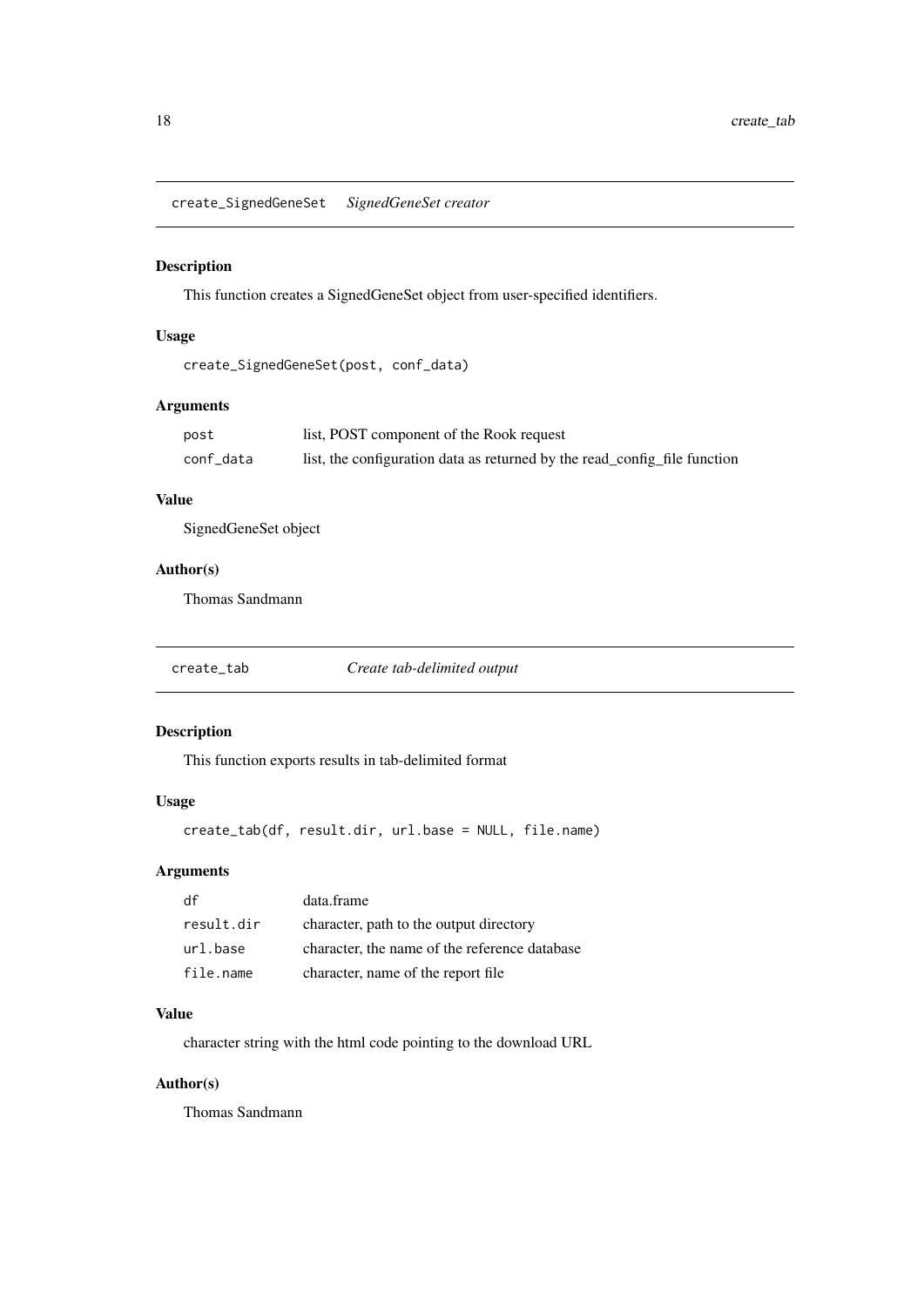<span id="page-18-0"></span>

This function exports the complete report in a zip file

# Usage

```
create_zip(tmp_filename, out.dir)
```
# Arguments

| tmp_filename | character, name of the per-session result directory to be archived |
|--------------|--------------------------------------------------------------------|
| out.dir      | character, output directory to save zip archive into               |

# Value

Nothing, the zip archive is written to disk.

# Author(s)

Thomas Sandmann

entrez\_GeneSets *GeneSet Entrez mapper*

#### Description

This function maps the gene identifiers of a GeneSet object to Entrez identifiers and returns an error if none of them could be found.

# Usage

```
entrez_GeneSets(gs)
```
#### Arguments

gs GeneSet or SignedGeneSet

# Details

gCMAPWeb uses this function to ensure that all submitted / retrieved Entrez Ids are valid.

# Value

GeneSet or SignedGeneSet

#### Author(s)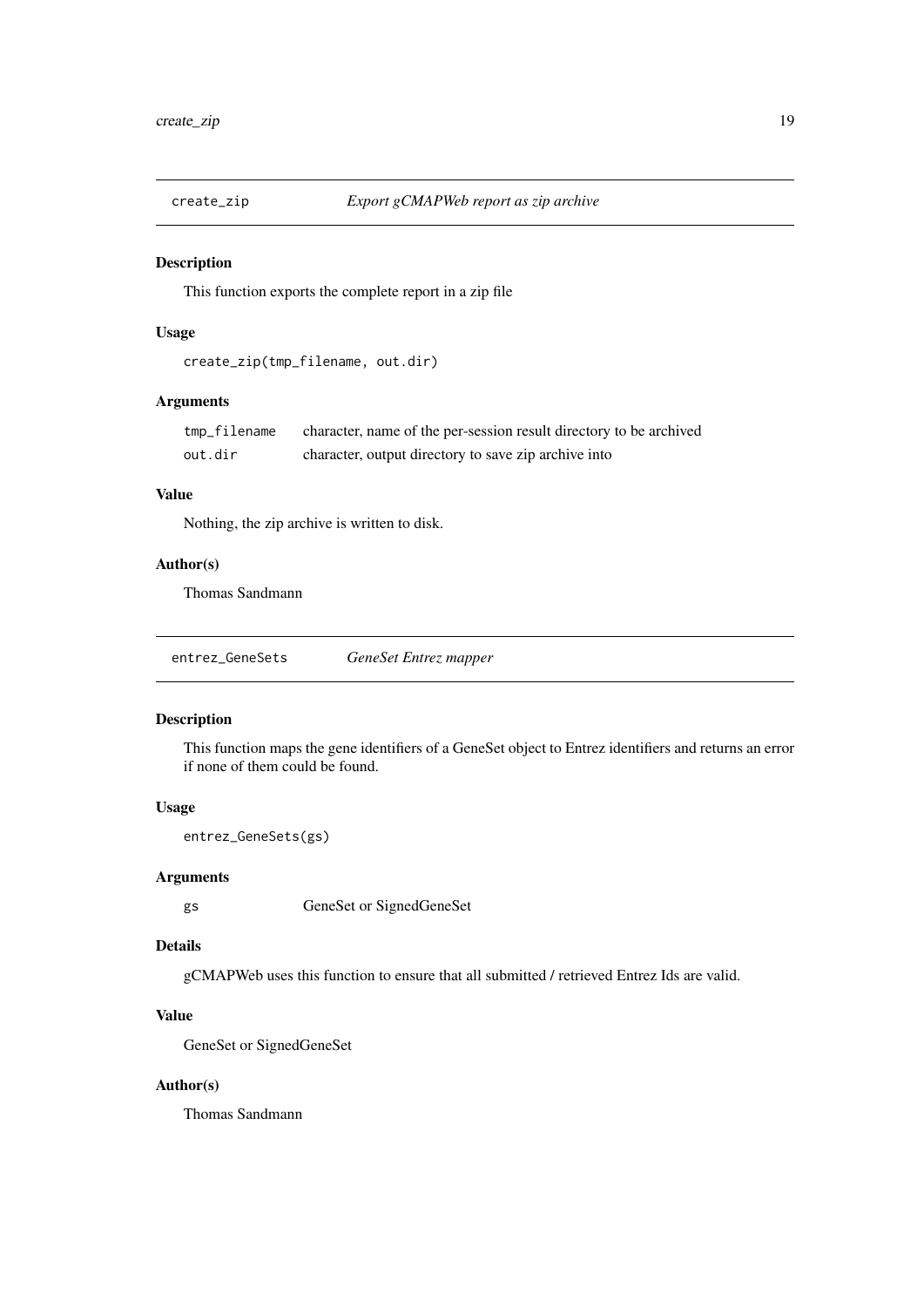<span id="page-19-1"></span><span id="page-19-0"></span>This function generates NChannelSets from randomly selected gene idenfiers and scores. Scores of the first (simulated) sample will be shifted up by the amount specified by the 'add' parameter for the first 50 genes and down by the same amount for genes 51-100.

#### Usage

```
exampleCMAP(universe = "org.Hs.eg.db", idType = "ENTREZID", rows = 1000,
 cols = 20, seed = 123, add = 3)
```
#### Arguments

| universe | character, the name of an available annotation package. Default=org. Hs.eg.db                                                         |
|----------|---------------------------------------------------------------------------------------------------------------------------------------|
| idType   | character, a valid identifier type supported by the selected annotation package.<br>Default=ENTREZID                                  |
| rows     | integer, the number of genes to sample. Default=1000                                                                                  |
| cols     | integer, the number of samples to generate. Default=20                                                                                |
| seed     | numeric, seed for the random number generator. Default=123                                                                            |
| add      | numeric, score shift for scores in the first sample column. Scores for genes 1-50<br>will be shifted up, those for genes 51-100 down. |

# Details

This function is mainly intented for testing purposes.

# Value

NChannelSet with simulated scores.

#### Author(s)

Thomas Sandmann

#### Examples

```
## generate example NChannelSet with 100 features and 10 columns
## for human EntrezIds
if( require( "org.Hs.eg.db", character.only=TRUE)){
  e <- exampleCMAP( universe="org.Hs.eg.db", rows=100, cols=10)
  dim( e )
  head( featureNames( e ))
  assayDataElementNames( e )
  ## or gene symbols
  s <- exampleCMAP( universe="org.Hs.eg.db", idType="SYMBOL")
  head( featureNames( s ))
  }
```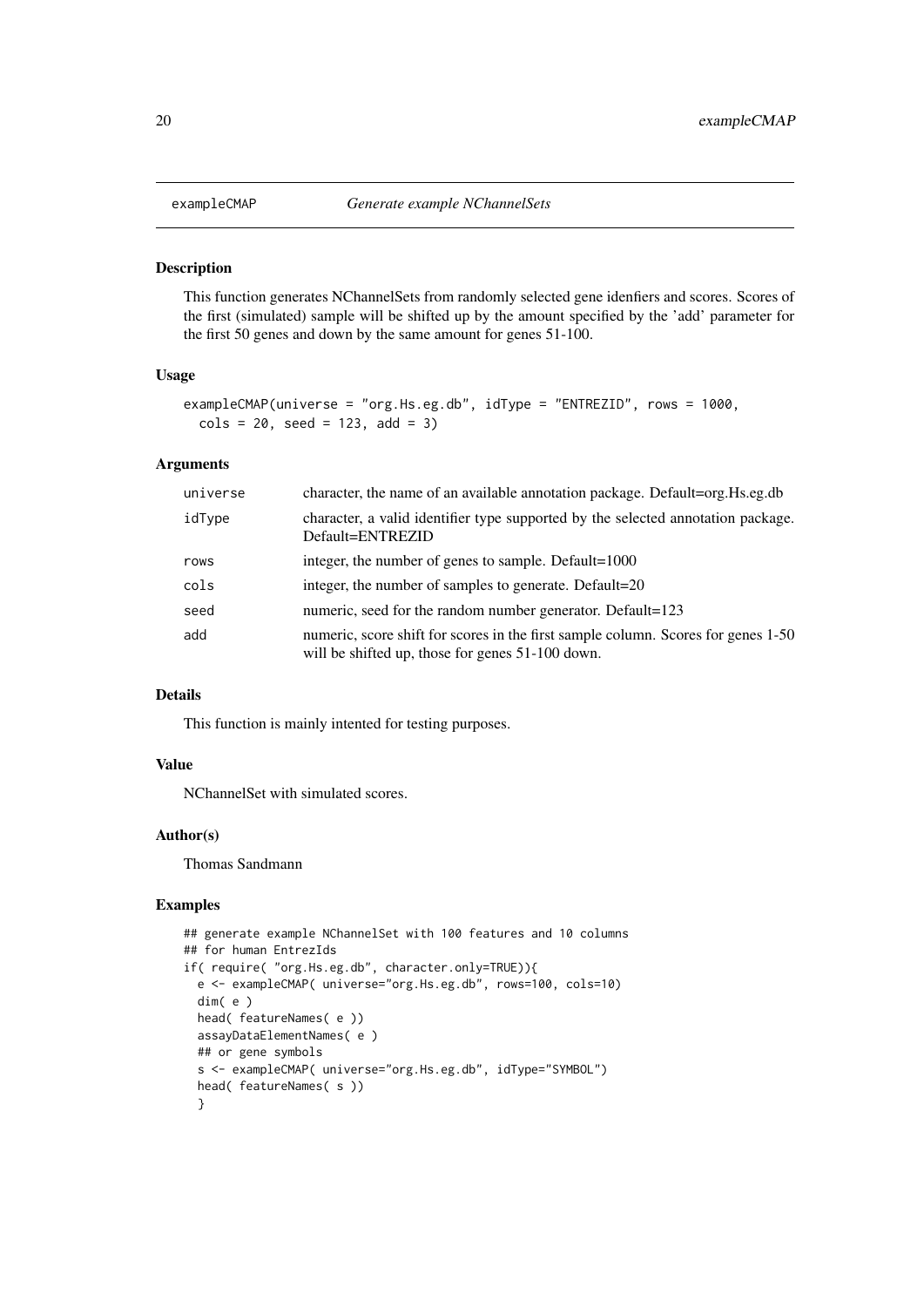<span id="page-20-0"></span>

This function returns a simulated POST request, similar to those generated from user-input into the web interface.

# Usage

```
examplePost(cmap, inputType = "non-directional", species = "human",
  array.platform = NULL, idType = "entrez", rows = 1000, add = 3,seed = 123)
```
#### Arguments

| cmap      | NChannelSet object, e.g. generated by the exampleCMAP function                                                                                                                    |
|-----------|-----------------------------------------------------------------------------------------------------------------------------------------------------------------------------------|
| inputType | character, one of directional, non-directional, profile                                                                                                                           |
| species   | character, should match a species supported by the loaded gCMAPWeb config-<br>uration file                                                                                        |
|           | array.platform character, should match an array platform supported by the loaded gCMAPWeb<br>configuration file                                                                   |
| idType    | character, one of entrez, symbol or probe                                                                                                                                         |
| rows      | integer, number of genes to include in a 'profile' query.                                                                                                                         |
| add       | numeric, score shift for scores in the first sample column. Scores for genes 1-50<br>will be shifted up, those for genes 51-100 down. Only used to simulate 'profile'<br>queries. |
| seed      | numeric, seed for the random number generator. Default=123                                                                                                                        |

#### Details

This function is mainly intented for testing purposes.

# Value

list, containg the same elements as a gCMAPWeb POST request

# Author(s)

Thomas Sandmann

#### Examples

```
if( require( "org.Hs.eg.db", character.only=TRUE)){
  ## generate an example NChannelSet for human EntrezIds
  e <- exampleCMAP( universe="org.Hs.eg", rows=1000, cols=10)
  ## generate a matching example Post, simulating a non-directional query
  examplePost( cmap=e )
  ## or a directional query
  examplePost( cmap=e, inputType="directional")
}
```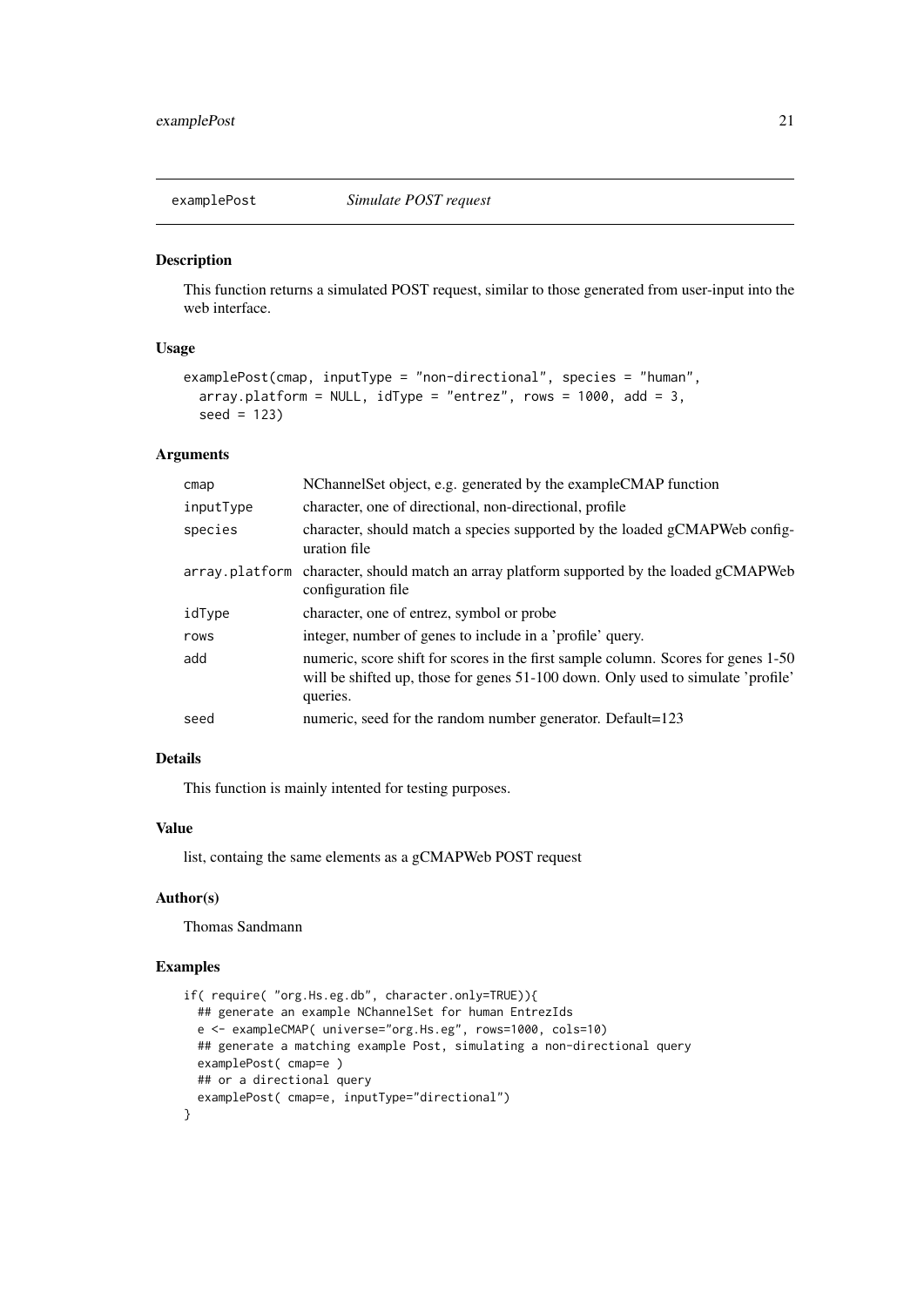<span id="page-21-0"></span>

This function starts a gCMAPWeb instance on the local machine using R's internal web server.

# Usage

```
gCMAPWeb(config.file.path = system.file("config", "config.yml", package =
  "gCMAPWeb"), url.root = system.file("htdocs", package = "gCMAPWeb"))
```
# Arguments

config.file.path character, path to a gCMAPWeb configuration file in yaml format url.root character, path to the htdocs folder

#### Value

an Rhttpd class object

#### Author(s)

Thomas Sandmann

# Examples

```
if (interactive()) {
  ## start a gCMAPWeb instance with the example data and
  ## configuration provided in the package
  gCMAPWeb()
  ## same as above, explicitely specifying the location
  ## of the configuration file
  gCMAPWeb(
   config.file.path = system.file("config", "config.yml",
                                    package = "gCMAPWeb" )
 )
}
```
generate\_report *gCMAPWeb reporting function*

# Description

This function reveives the results of a gene-set enrichment analysis and the original reference databases to generate plots and html code elements for the final report.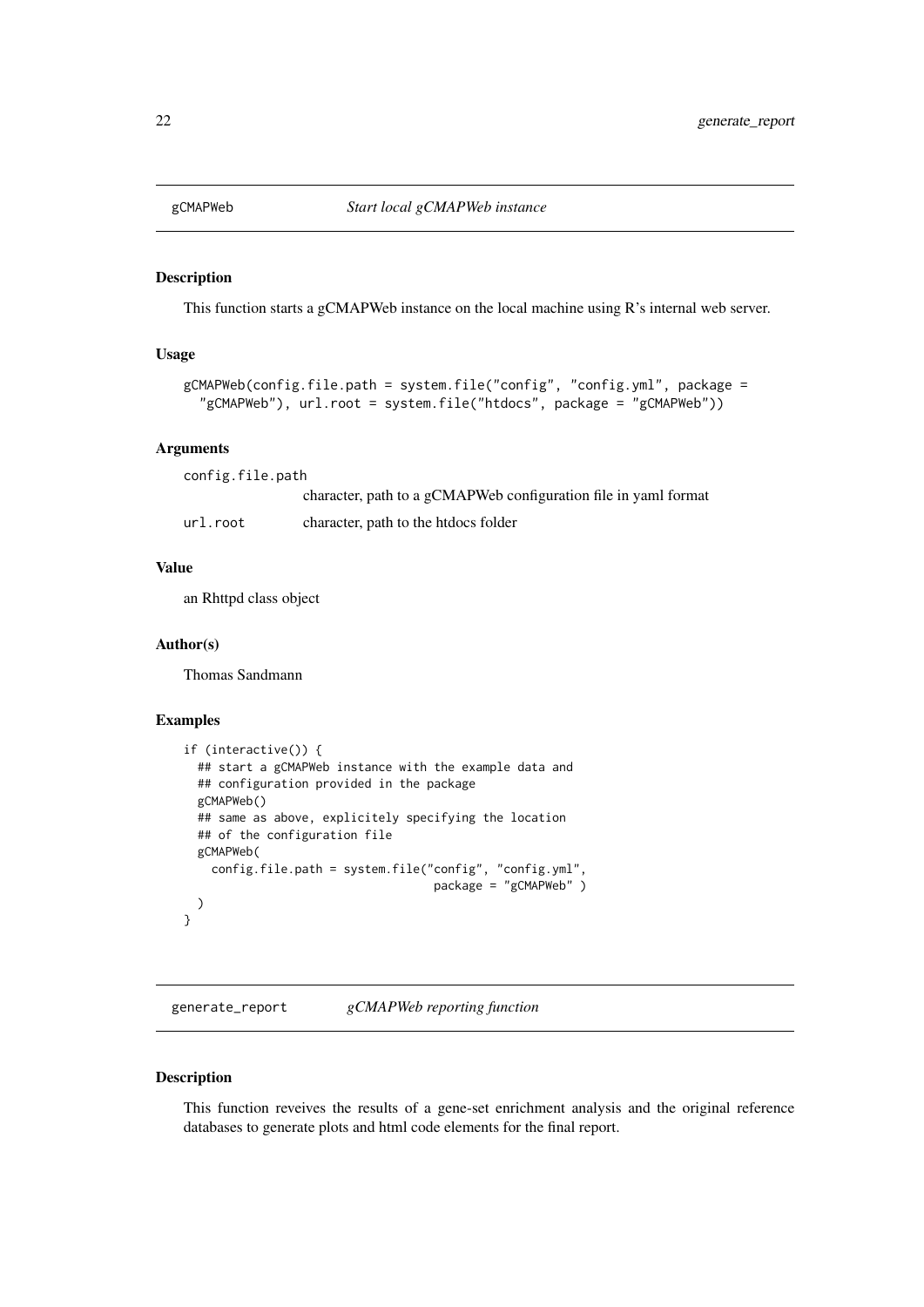#### generate\_report 23

#### Usage

```
generate_report(cmap.result, reference, reference.name, annotation.db, element,
 query, tmp_filename, title = "", max.results = getOption("max.results",
 default = 50, min.found = getOption("min.found", default = 1),
 max.padj = getOption("max.padj", default = 0.1),gene.level.report = getOption("gene.level.report", default = TRUE),
 gene.level.plot = getOption("gene.level.plot", default = TRUE),
 reportDirectory = tempdir(), excluded.cols = getOption("excluded.cols",
 default = c("geneScores", "signed", "pval", "UID", "z.shift", "log_fc.shift",
  "mod_fc.shift")), swap.colnames = getOption("swap.colnames", default =
  list(padj = "FDR", nFound = "Genes"))
```
#### Arguments

| cmap.result       | <b>CMAPResults</b> object                                                                                                                                                        |  |
|-------------------|----------------------------------------------------------------------------------------------------------------------------------------------------------------------------------|--|
| reference         | eSet object, the full reference database, typically an NChannelSet or CMAPCol-<br>lection object                                                                                 |  |
| reference.name    | character, the name of the reference database                                                                                                                                    |  |
| annotation.db     | character, the name of the annotation package used to lookup gene identifiers                                                                                                    |  |
| element           | character, the assayDataElementName to extract from NChannelSet objects                                                                                                          |  |
| query             | a GeneSet, SignedGeneSet or ExpressionSet object used as query for the gene-<br>set-enrichment analysis giving rise to 'cmap.result'                                             |  |
| tmp_filename      | character, the name of the temporary output folder                                                                                                                               |  |
| title             | character, title of the report                                                                                                                                                   |  |
| max.results       | integer, maximum number of results to return                                                                                                                                     |  |
| min.found         | integer, minimum number of gene set members that need to overlap with the<br>user query. Gene sets with matching members less than min.found will not be<br>returned as results. |  |
| max.padj          | numeric, maximum adjusted p-value for a gene set to be considered significantly<br>similar. Results with adjusted p-values larger than max.padj will not be returned.            |  |
| gene.level.report |                                                                                                                                                                                  |  |
|                   | logical, create gene-level reports?                                                                                                                                              |  |
| gene.level.plot   |                                                                                                                                                                                  |  |
|                   | logical, create gene-level plots?                                                                                                                                                |  |
| reportDirectory   |                                                                                                                                                                                  |  |
|                   | character, path to temporary output directory for this session. Default=tempdir()                                                                                                |  |
| excluded.cols     | character vector listing columns in the CMAPResults objects that should NOT<br>be included in the report                                                                         |  |
| swap.colnames     | list, containing alternative names for CMAPResults columns.                                                                                                                      |  |
|                   |                                                                                                                                                                                  |  |

# Details

This function is called by the cmapAnalysis function

#### Value

a list of character strings, either containing html code snippets or paths to result files. These elements are used to brew the final result html page.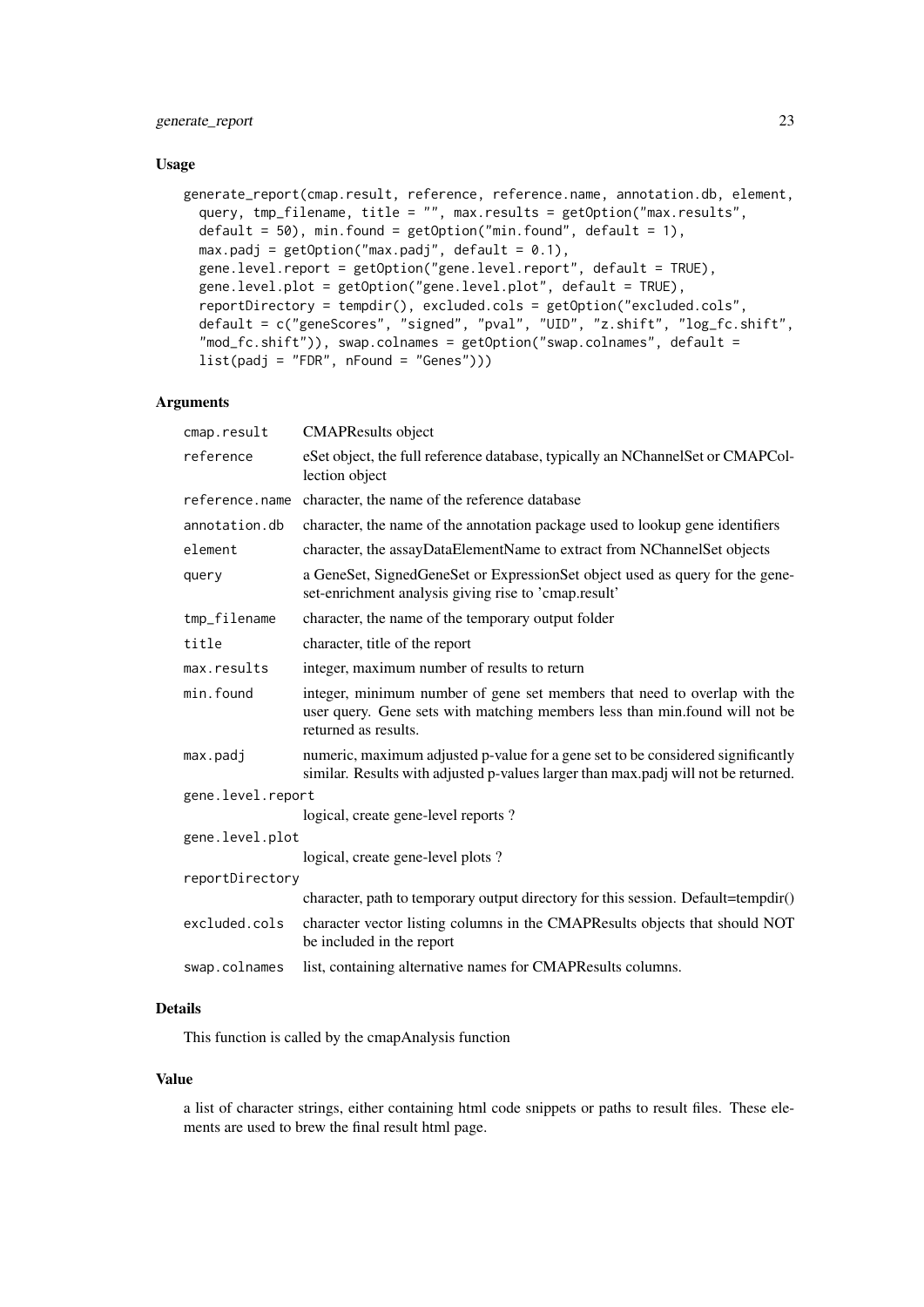#### Author(s)

Thomas Sandmann

gene\_density\_chart\_legend

*Html code for the legend of pie the pie chart of the gene-level report*

# Description

Html code for the legend of pie the pie chart of the gene-level report

# Usage

```
gene_density_chart_legend(text)
```
#### Arguments

text Character, text for the legend of the density plot on gene-level reports for nondirectional and directional queries. Can be set as the global variabel "gene.density.legend".

#### Value

Character string with html code

#### Author(s)

Thomas Sandmann

```
gene_density_profile_legend
```
*Html code for the legend of the density charts of the gene-level reports from Profile queries*

#### Description

Html code for the legend of the density charts of the gene-level reports from Profile queries

### Usage

```
gene_density_profile_legend(text)
```
#### Arguments

text Character, text for the legend of the density plot on gene-level reports for profile queries. Can be set as the global variabel "gene.profile.legend".

# Value

Character string with html code

# Author(s)

<span id="page-23-0"></span>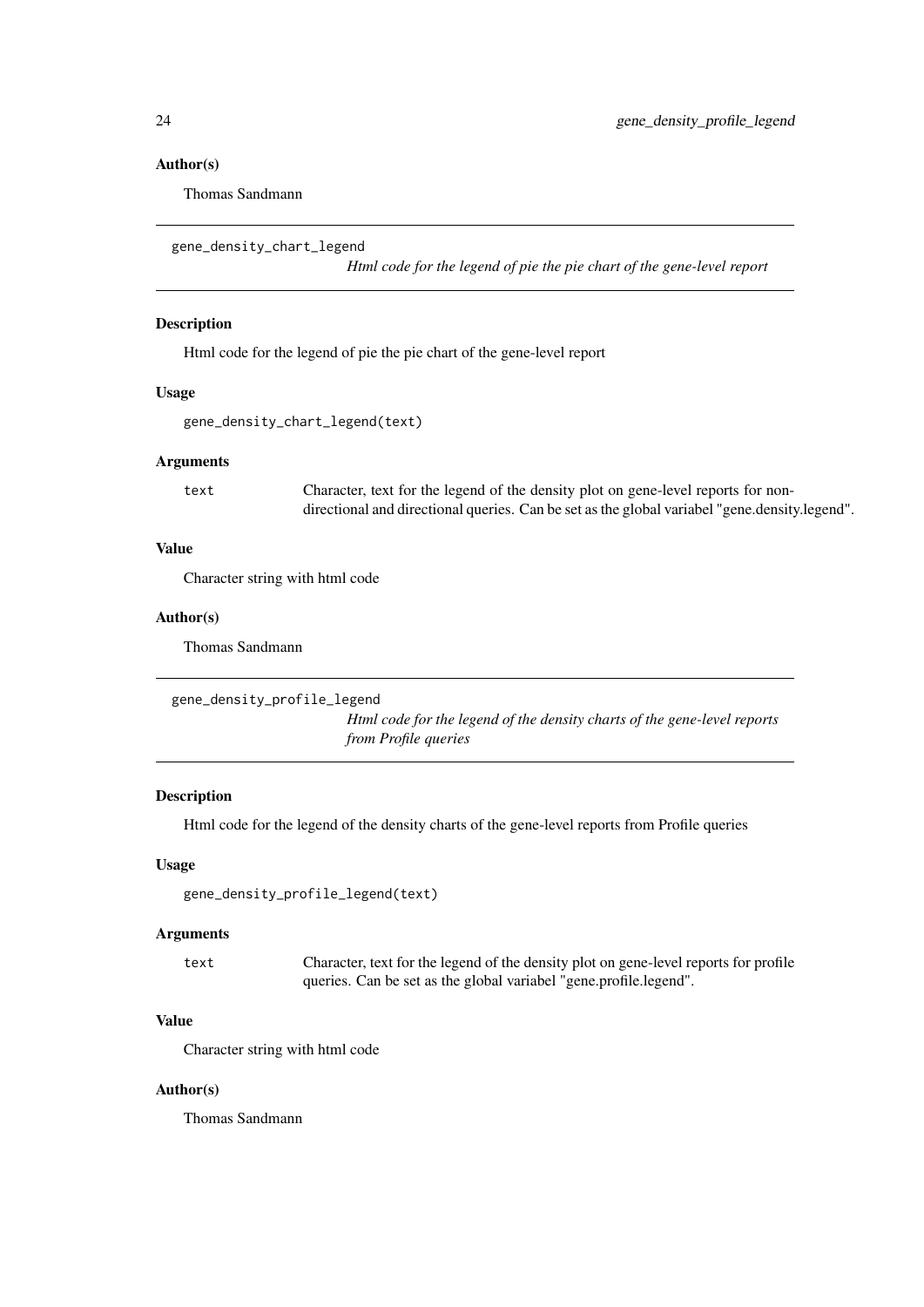<span id="page-24-0"></span>gene\_pie\_chart\_legend *Html code for the legend of the pie chart of the gene-level report*

#### Description

Html code for the legend of the pie chart of the gene-level report

# Usage

```
gene_pie_chart_legend(text)
```
# Arguments

text Character, text for the legend of the pie chart on gene-level reports for nondirectional queries. Can be set as the global variabel "gene.pie.legend".

# Value

Character string with html code

#### Author(s)

Thomas Sandmann

hide\_species\_js *Javascript code to hide html elements*

# Description

Javascript code to hide html elements for all but the first species listed in the configuration file

# Usage

```
hide_species_js(conf_data)
```
# Arguments

conf\_data list, the configuration data as returned by the read\_config\_file function

# Value

javascript call as character string

#### Author(s)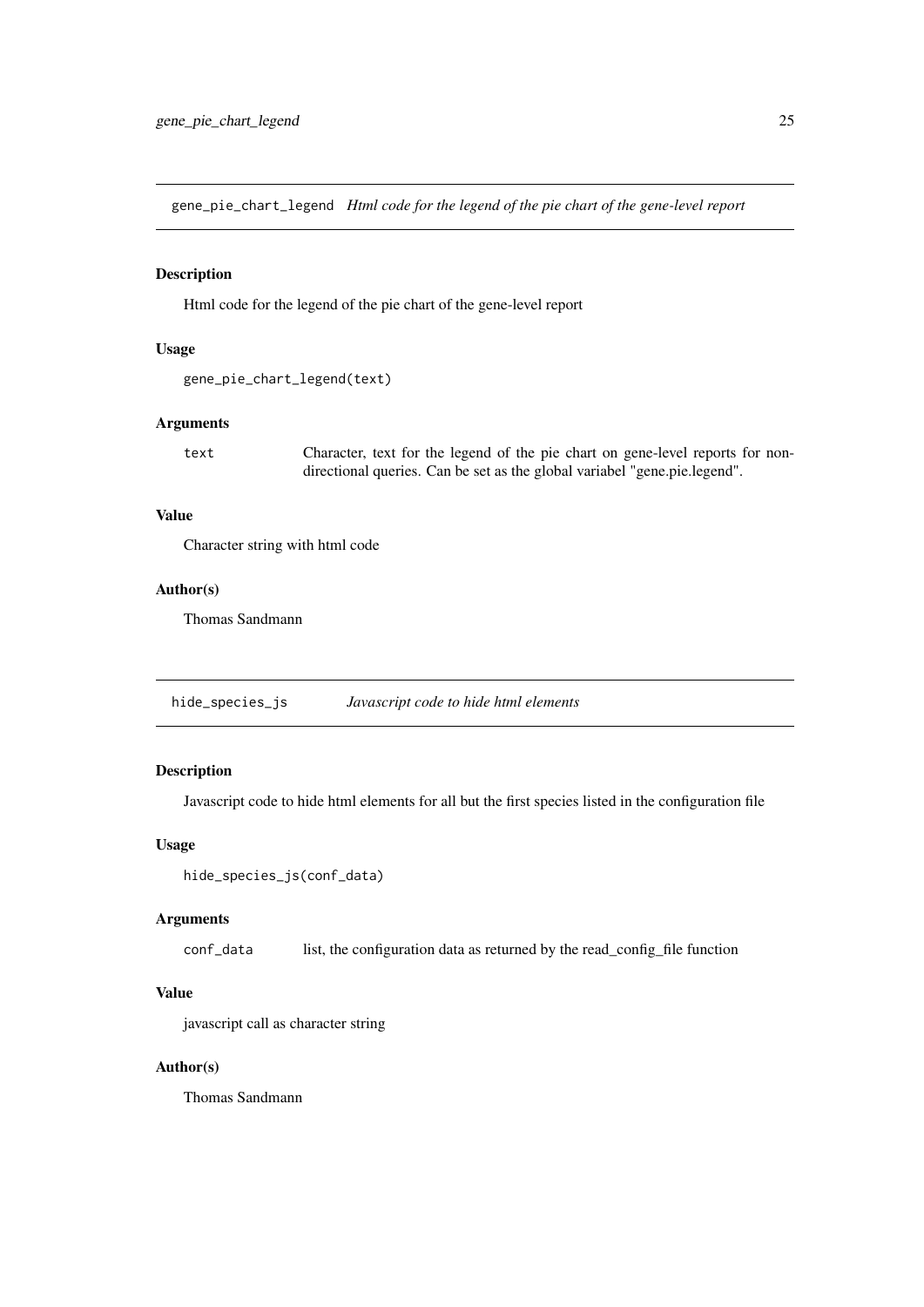<span id="page-25-0"></span>html\_body\_last *Html footer*

# Description

Closing html code, including references to jquery, bootstrap and dataTables javascript libraries

# Usage

```
html_body_last(url.base = NULL)
```
# Arguments

url.base character, path to htdocs directory (optional)

# Value

Html code as character string

# Author(s)

Thomas Sandmann

html\_header *Html header and bootstrap css stylesheet*

# Description

Html header including link to the bootstrap cerulean css stylesheet

# Usage

html\_header(url.base = NULL)

# Arguments

url.base character, path to htdocs directory (optional)

# Value

Html code as a character string

# Author(s)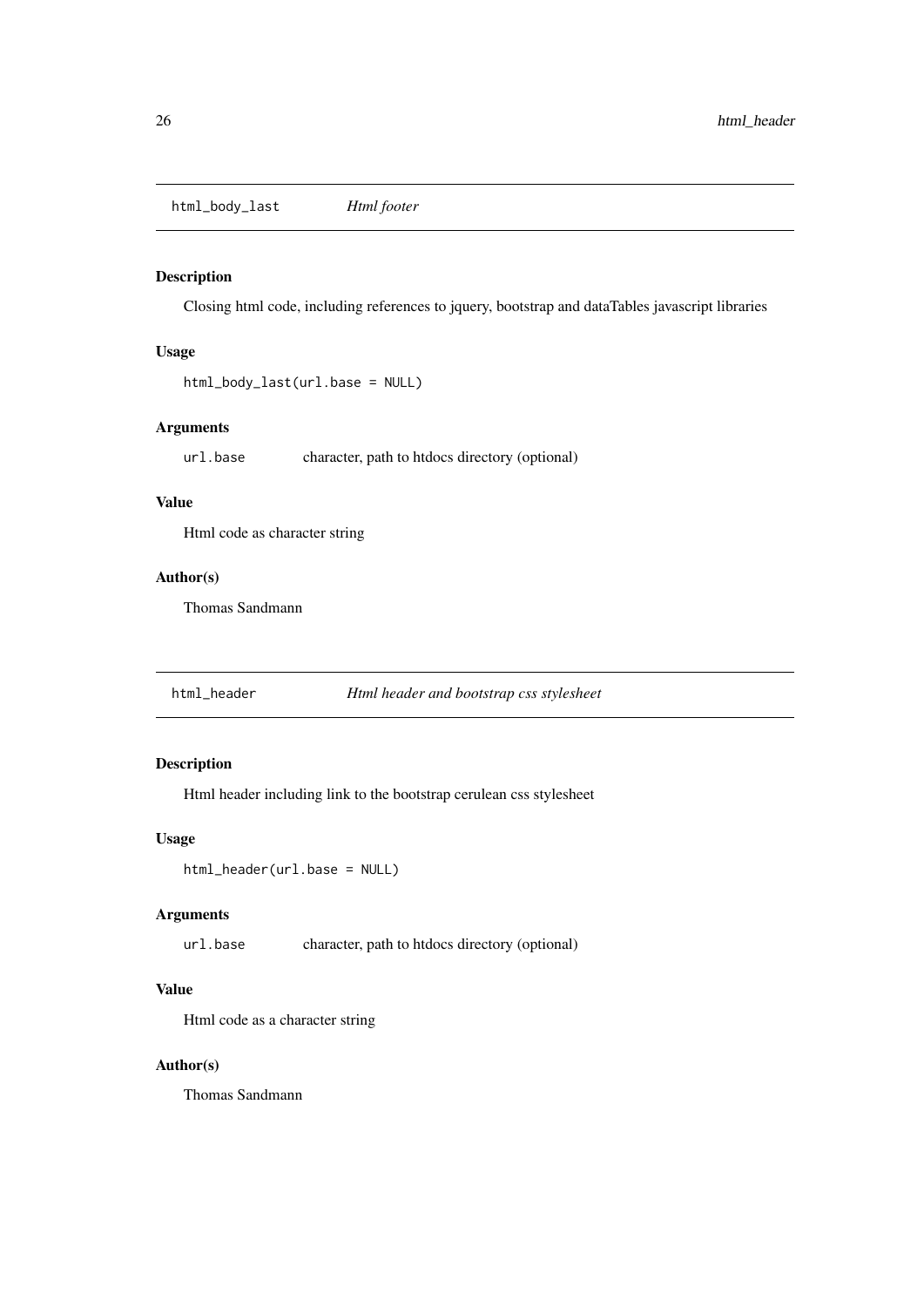<span id="page-26-0"></span>

Function to format a data.frame as an html table

# Usage

```
html_table(df, table_id)
```
#### Arguments

| df       | A data frame                                        |
|----------|-----------------------------------------------------|
| table id | Character, specifying the id tag for the html table |

# Details

This function uses the thead and tbody tags required for the dataTables javascript to create interactive html tables.

# Value

Html code as a character string.

#### Author(s)

Thomas Sandmann

identifier\_radio\_html *Html code for identifier type radio button selectors*

# Description

This function generates the html code required to display radio buttons for the supported identifier types specified in the gCMAPWeb configuration file

# Usage

```
identifier_radio_html(conf_data, single = FALSE)
```
#### Arguments

| conf data | list, the configuration data as returned by the read_config_file function |
|-----------|---------------------------------------------------------------------------|
| single.   | logical, use singular nouns for radiobutton labels?                       |

# Value

Html code as character string.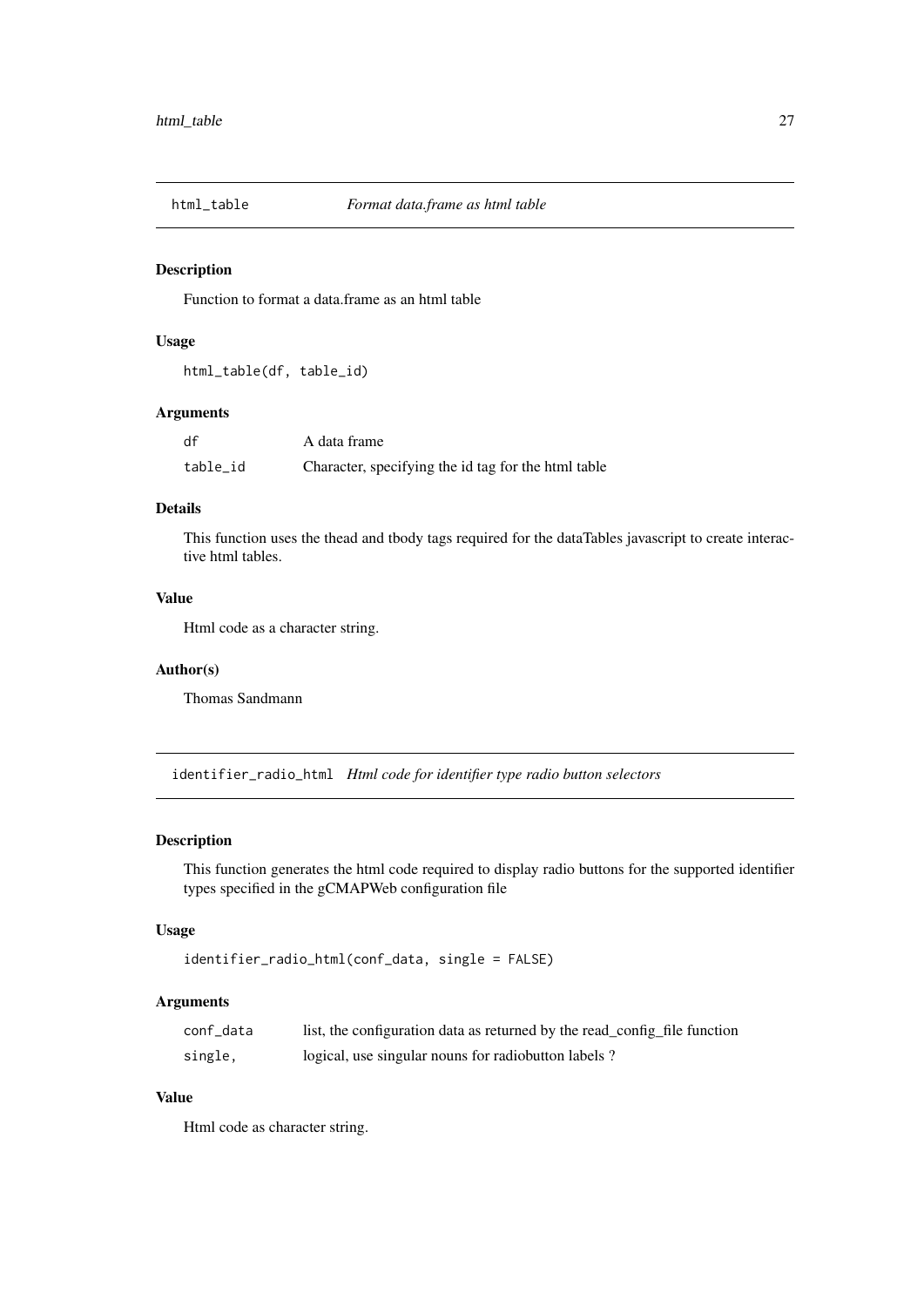# Author(s)

Thomas Sandmann

| index_message | Html code for text of the additional message on the index page (warn- |
|---------------|-----------------------------------------------------------------------|
|               | ing box)                                                              |

#### Description

Html code for text of the additional message on the index page (warning box)

#### Usage

index\_message(text)

# Arguments

text Character, text for the additional message on the index page (warning box)

# Value

text Character string with html code

# Author(s)

Thomas Sandmann

index\_quote *Html code for quote on the index page*

# Description

Html code for quote on the index page

# Usage

```
index_quote(text)
```
# Arguments

text, Character, the content of the blockquote field on the index.rhtml page. Can be set as the global variabel "index.quote".

# Value

Character string with html code

#### Author(s)

<span id="page-27-0"></span>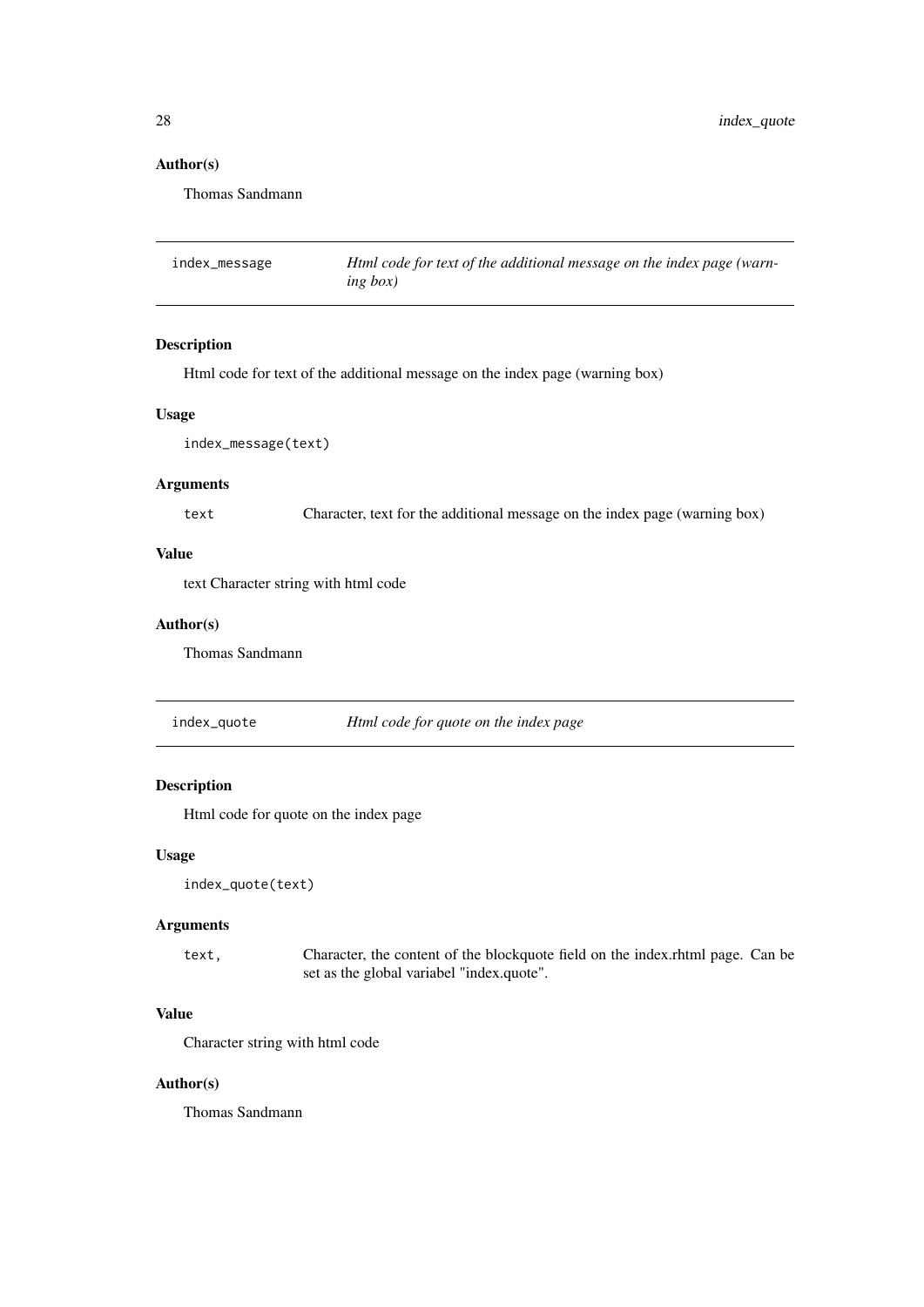<span id="page-28-0"></span>index\_subtitle *Html code for subtitle of the hero unit of the index.rhtml page*

# Description

Html code for subtitle of the hero unit of the index.rhtml page

#### Usage

```
index_subtitle(text)
```
# Arguments

text Character, subtitle of the hero unit on the index.rhtml page. Can be set as the global variabel "index.sub".

# Value

Character string with html code

#### Author(s)

Thomas Sandmann

index\_text *Html code for text of the hero unit of the index.rhtml page*

# Description

Html code for text of the hero unit of the index.rhtml page

# Usage

```
index_text(text)
```
#### Arguments

text Character, text of the hero unit on the index.rhtml page. Can be set as the global variabel "index.text".

# Value

Character string with html code

# Author(s)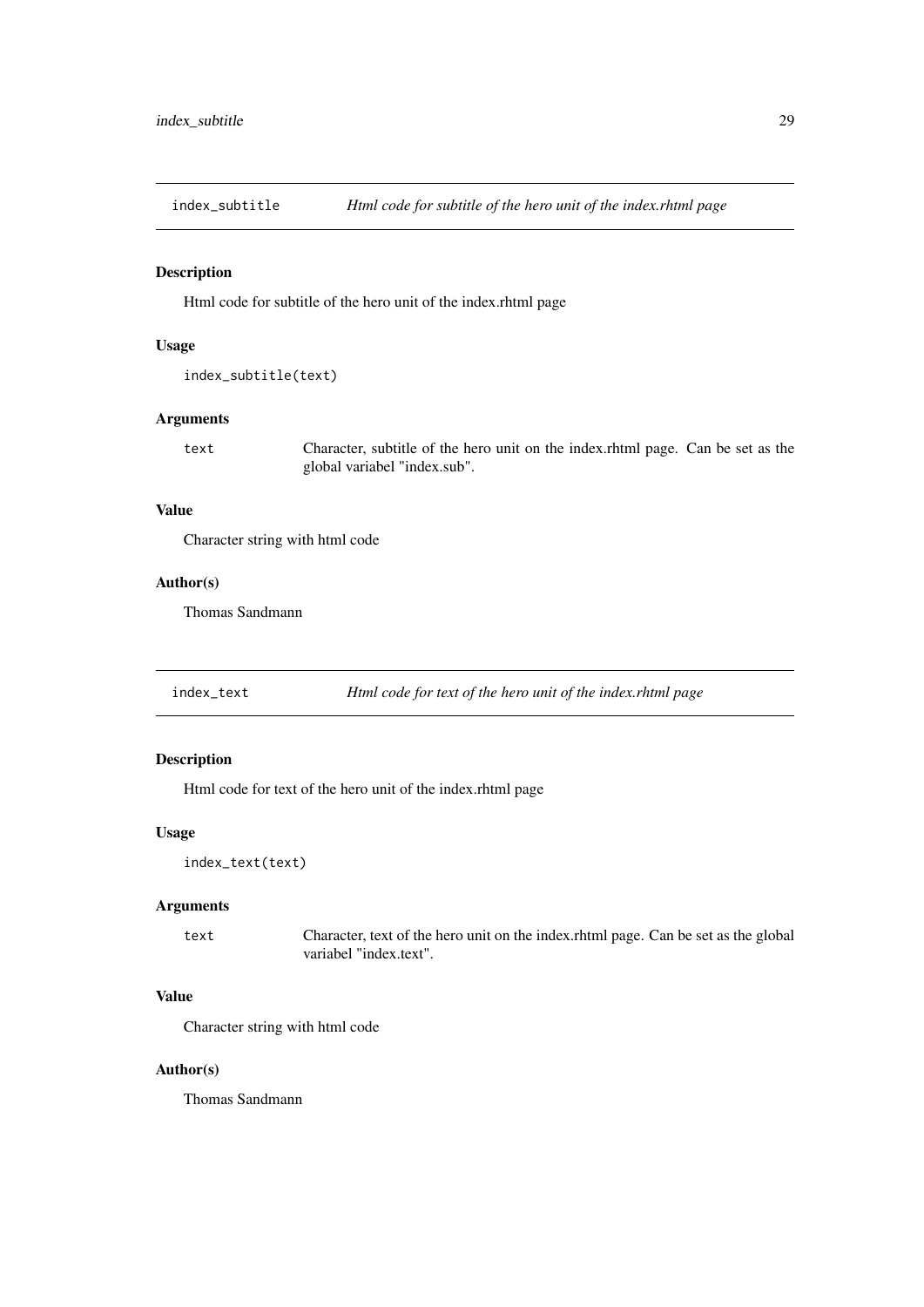<span id="page-29-0"></span>

Html code for title of the hero unit of the index.rhtml page

#### Usage

```
index_title(text = getOption("index.main", default = "gConnectivity Map"))
```
#### Arguments

text Character, main title of the hero unit on the index.rhtml page. Can be set as the global variabel "index.main".

# Value

Character string with html code

# Author(s)

Thomas Sandmann

| inputType_buttons | Html code for the query type selection buttons on the gCMAPWeb in- |
|-------------------|--------------------------------------------------------------------|
|                   | dex page                                                           |

#### Description

This function generates the html code required to generate the query type selection buttons on the main index.rhtml page

# Usage

```
inputType_buttons(conf_data)
```
#### Arguments

conf\_data list, the configuration data as returned by the read\_config\_file function

# Value

Html code as character string.

# Author(s)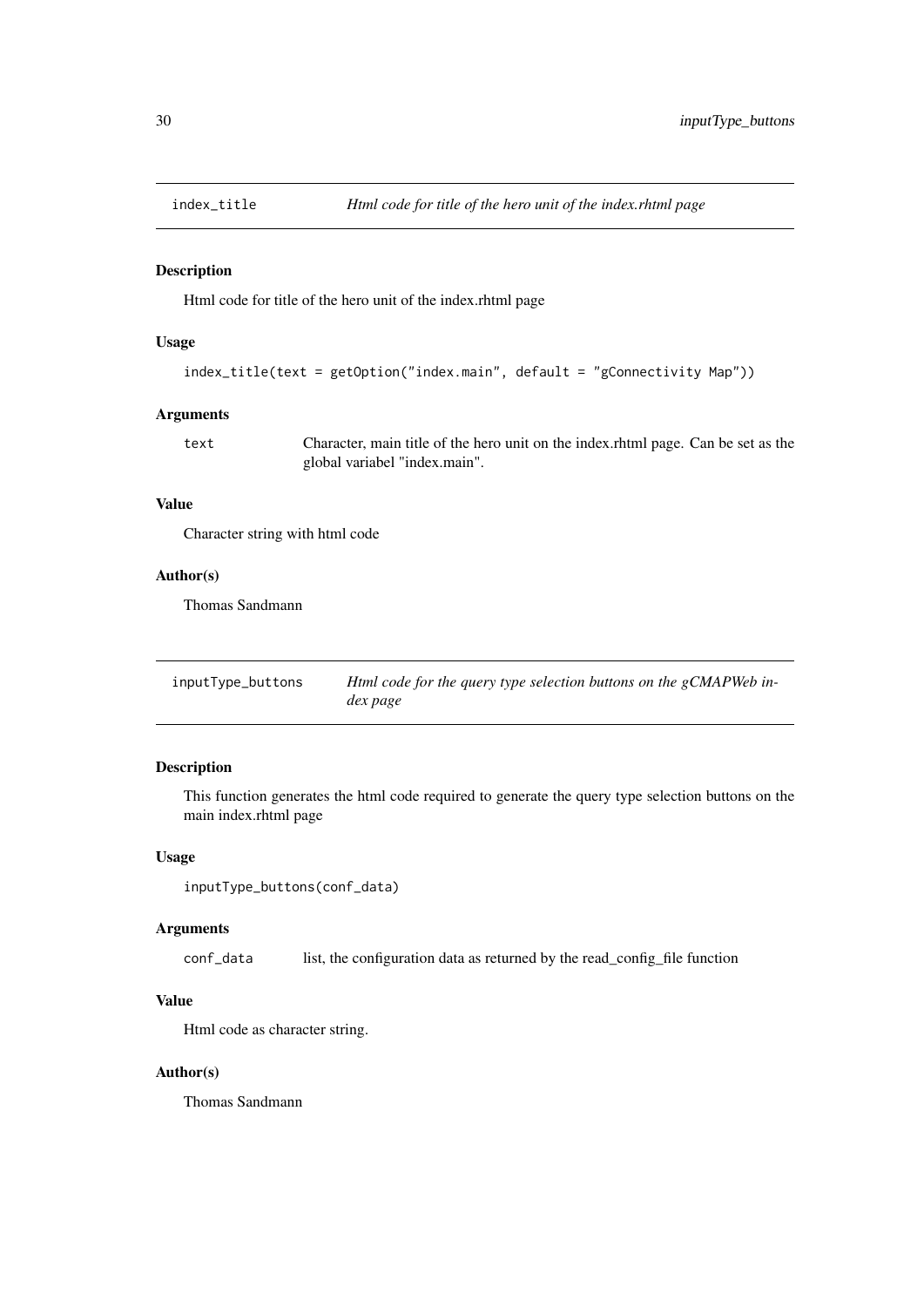<span id="page-30-0"></span>

This function connects to / loads all reference datasets and returns them in a list

# Usage

```
load_cmaps(conf_data, min.set.size = getOption("min.set.size", default = 5))
```
# Arguments

| conf data    | list, the configuration data as returned by the read_config_file function                              |
|--------------|--------------------------------------------------------------------------------------------------------|
| min.set.size | integer, gene sets with less than min.set.size members will be dropped from<br><b>CMAPC</b> ollections |

# Value

list of eSet objects

# Author(s)

Thomas Sandmann

# Examples

```
library(yaml)
## read the example configuration file
conf_data <- yaml.load_file( system.file("config", "config.yml",
             package="gCMAPWeb") )
## load the example reference NChannelSet objects specified in
## the configuration file
ref.cmaps <- load_cmaps( conf_data )
class( ref.cmaps )
names( ref.cmaps )
ref.cmaps[[1]]
```
parse\_file\_input *Uploaded file parser*

# Description

This functions parses the user-uploaded files

# Usage

```
parse_file_input(temp.file, regexp = "[+,;\t ]+", n.score.col = 1)
```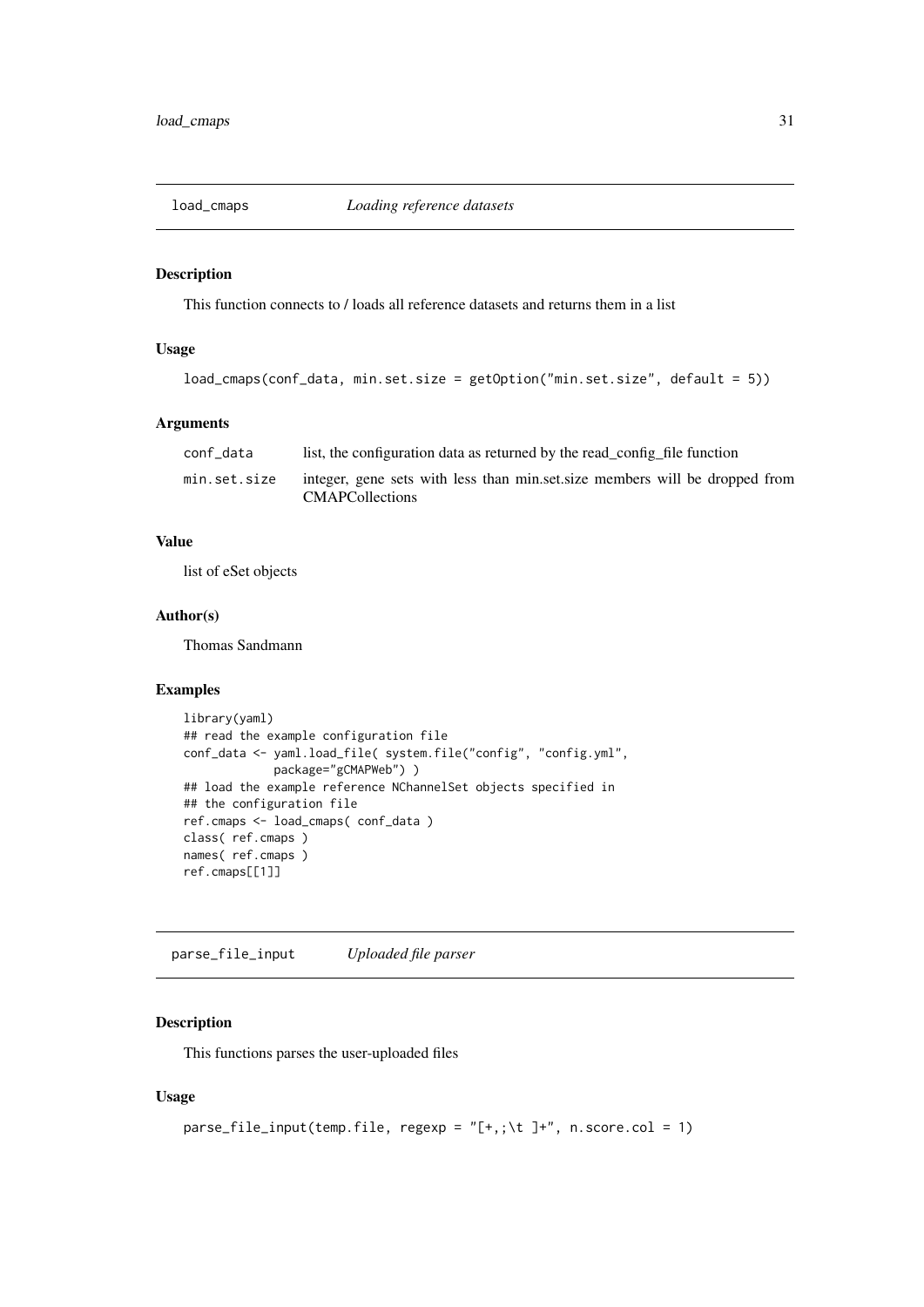# <span id="page-31-0"></span>Arguments

| temp.file   | character, path to temporary file (usually part of the POST request)                         |
|-------------|----------------------------------------------------------------------------------------------|
| regexp      | character, a regular expression matching all separators used to separate gene<br>identifiers |
| n.score.col | integer, for profile uploads n.score.col specifies the number of data columns<br>(usually 1) |

# Value

list of character vectors, one element for each row of temp.file

# Author(s)

Thomas Sandmann

parse\_request *POST request parser*

# Description

This function parses the a POST request and decodes the user-provided information

# Usage

```
parse_request(request, conf_data,
 cmaps.concatenated.by = getOption("cmaps.concatenated.by", default = ","))
```
# Arguments

| request               | Request object as defined by the Rook package                                   |
|-----------------------|---------------------------------------------------------------------------------|
| conf_data             | list, the configuration data as returned by the read config file function       |
| cmaps.concatenated.by |                                                                                 |
|                       | character, specifying the separator (e.g. semicolon, comma) used to concatenate |
|                       | multiple requested reference databases                                          |

# Value

list, all elements from POST request, decoded if necessary

# Author(s)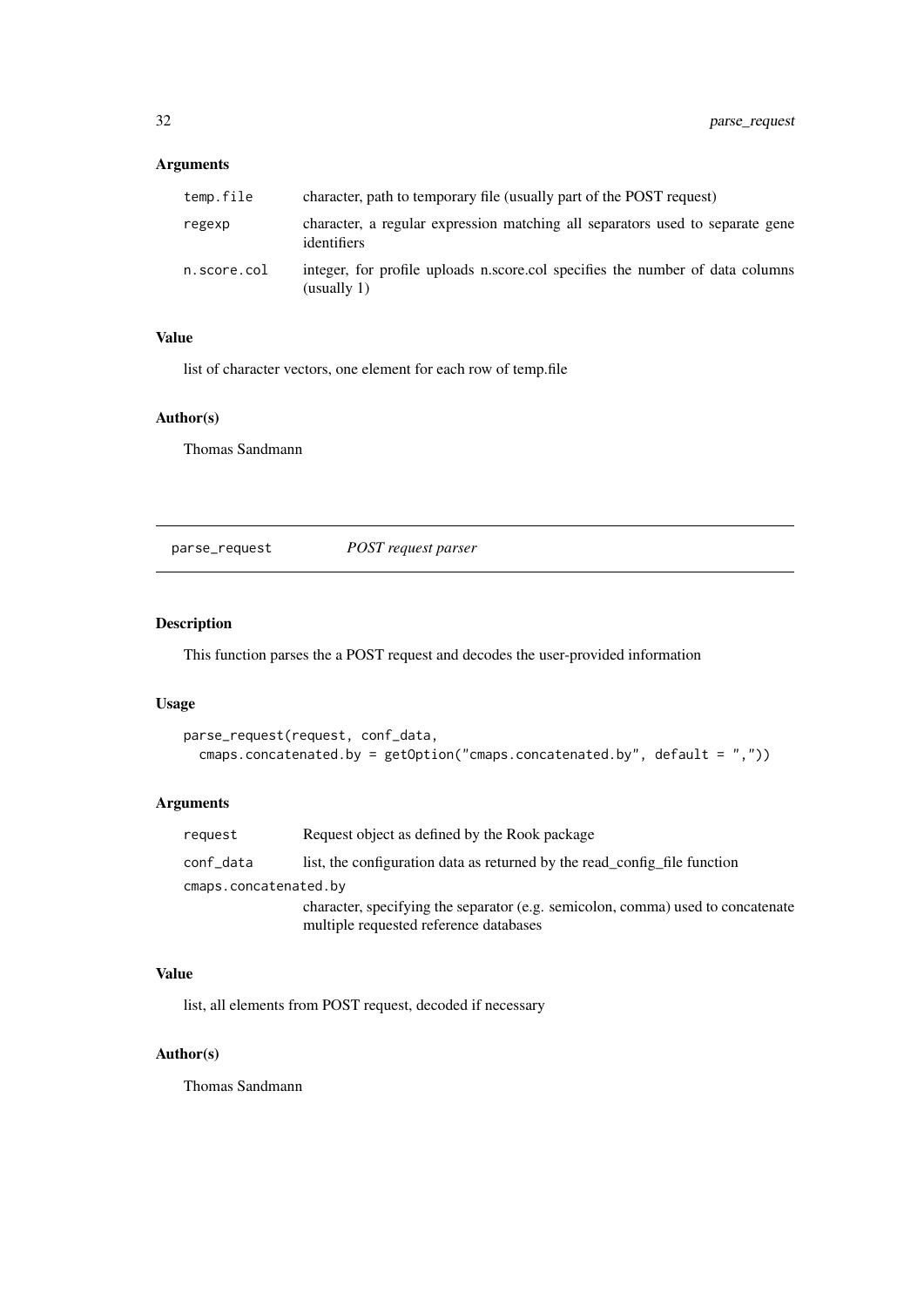<span id="page-32-0"></span>parse\_textarea\_input *Textarea parser*

#### Description

This function parses user-specified data pasted into the textarea fields of the input form

# Usage

```
parse_textarea_input(textarea.input, regexp = "[+,;\t ]+")
```
#### Arguments

|        | textarea.input character, the user-input extracted from the POST request                     |
|--------|----------------------------------------------------------------------------------------------|
| regexp | character, a regular expression matching all separators used to separate gene<br>identifiers |

#### Value

list of character vectors, one element for each original row of textarea.input

# Author(s)

Thomas Sandmann

platform\_radio\_html *Html code for platform radio button selectors*

#### Description

This function generates the html code required to display radio buttons for all array platforms specified in the gCMAPWeb configuration file

# Usage

```
platform_radio_html(conf_data)
```
#### Arguments

conf\_data list, the configuration data as returned by the read\_config\_file function

#### Value

Html code as character string.

# Author(s)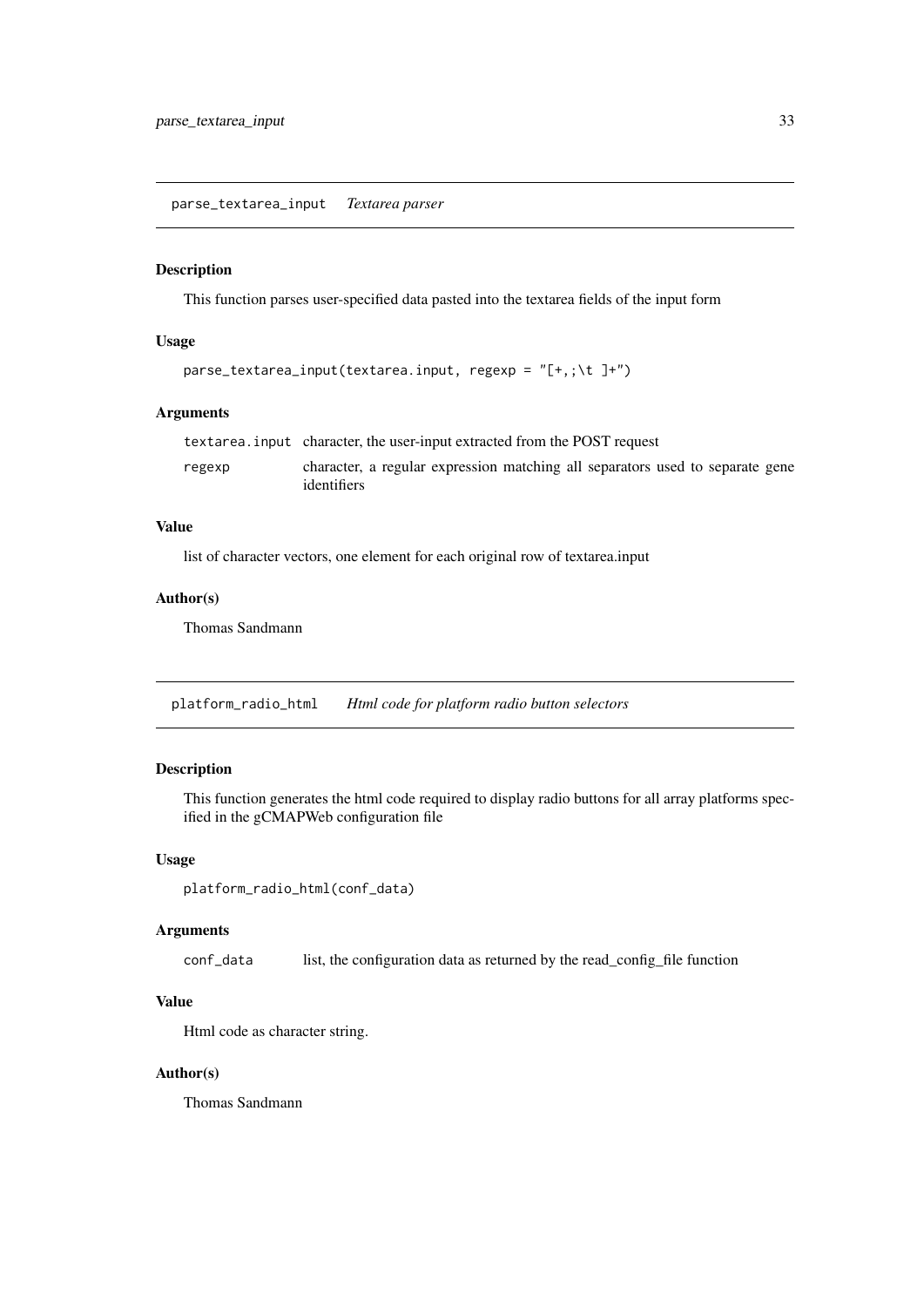<span id="page-33-0"></span>process\_score\_input *Score parser*

#### Description

This function reformats score input uploaded or pasted by the user

# Usage

```
process_score_input(query_data, n.score.col = 1)
```
# Arguments

| query_data  | list of row-vectors, as generated by parse_file_input function |
|-------------|----------------------------------------------------------------|
| n.score.col | integer, specifies the number of data columns (usually 1)      |

# Value

matrix of expression scores

# Author(s)

Thomas Sandmann

profile\_input\_example *Html code for generating an example query button on the profile submission page*

# Description

Content can be provided / modified through the global parameters profile.input.example.popover ( text for popover help ) profile.input.example (gene identifiers and scores)

# Usage

```
profile_input_example()
```
# Value

Character string with html code

# Author(s)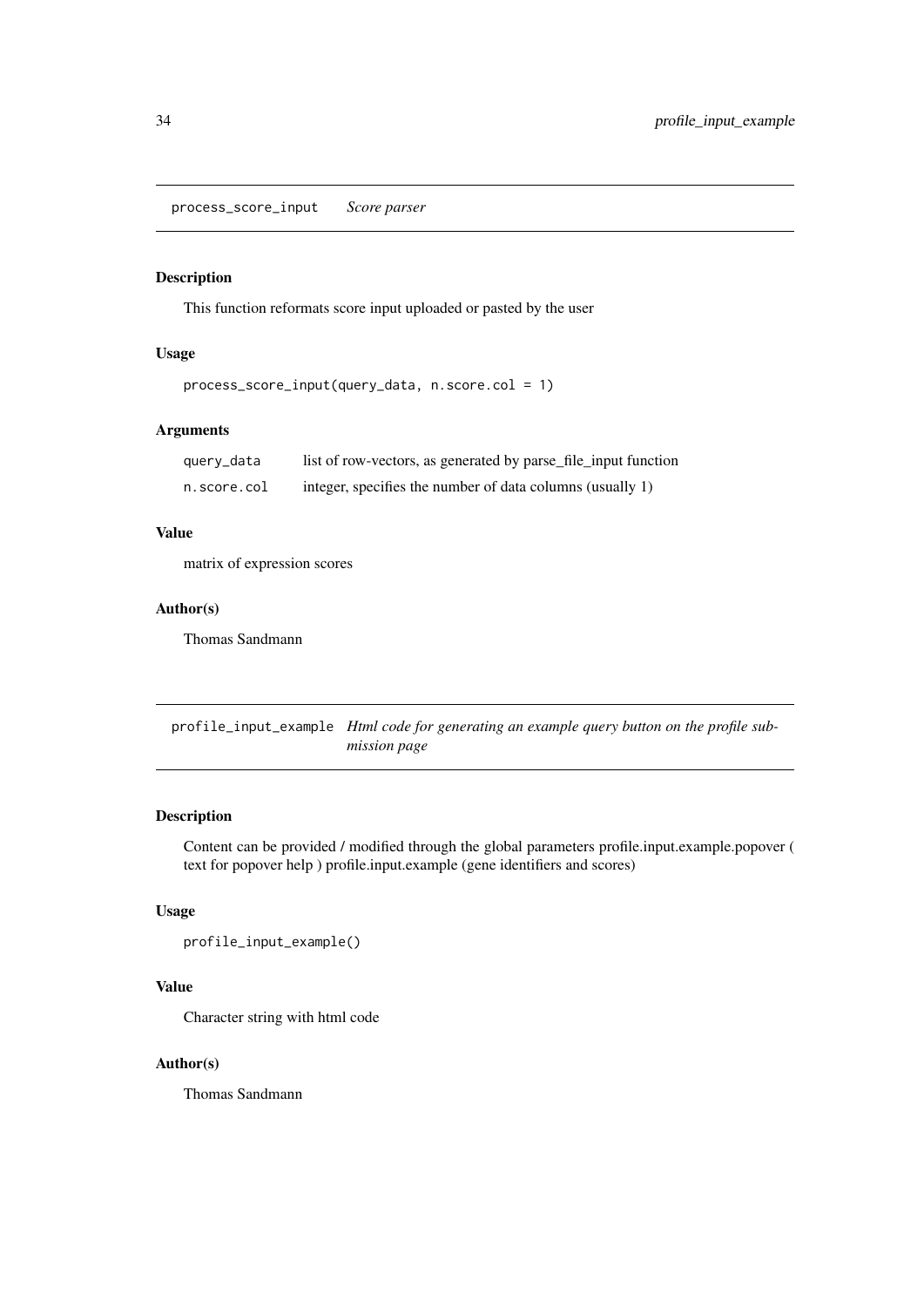<span id="page-34-0"></span>read\_config\_file *Parser for gCMAPWeb configuration file*

#### Description

This function parses the gCMAPWeb configuration file (in yaml format) and returns the information as a list

# Usage

```
read_config_file(config.file.path = system.file("config", "config.yml",
 package = "gCMAPWeb"))
```
# Arguments

config.file.path

character, full path to gCMAPWeb configuration file

# Value

a nested list

# Author(s)

Thomas Sandmann

reference\_radio\_html *Html code for reference cmap radio button selectors*

#### Description

This function generates the html code required to display radio buttons for the reference datasets specified in the gCMAPWeb configuration file

#### Usage

reference\_radio\_html(conf\_data, reference.cmaps)

# Arguments

conf\_data list, the configuration data as returned by the read\_config\_file function reference.cmaps

list containing all reference cmaps as eSet-like objects (e.g. NChannelSet, CMAP-Collection)

#### Value

Html code as character string.

#### Author(s)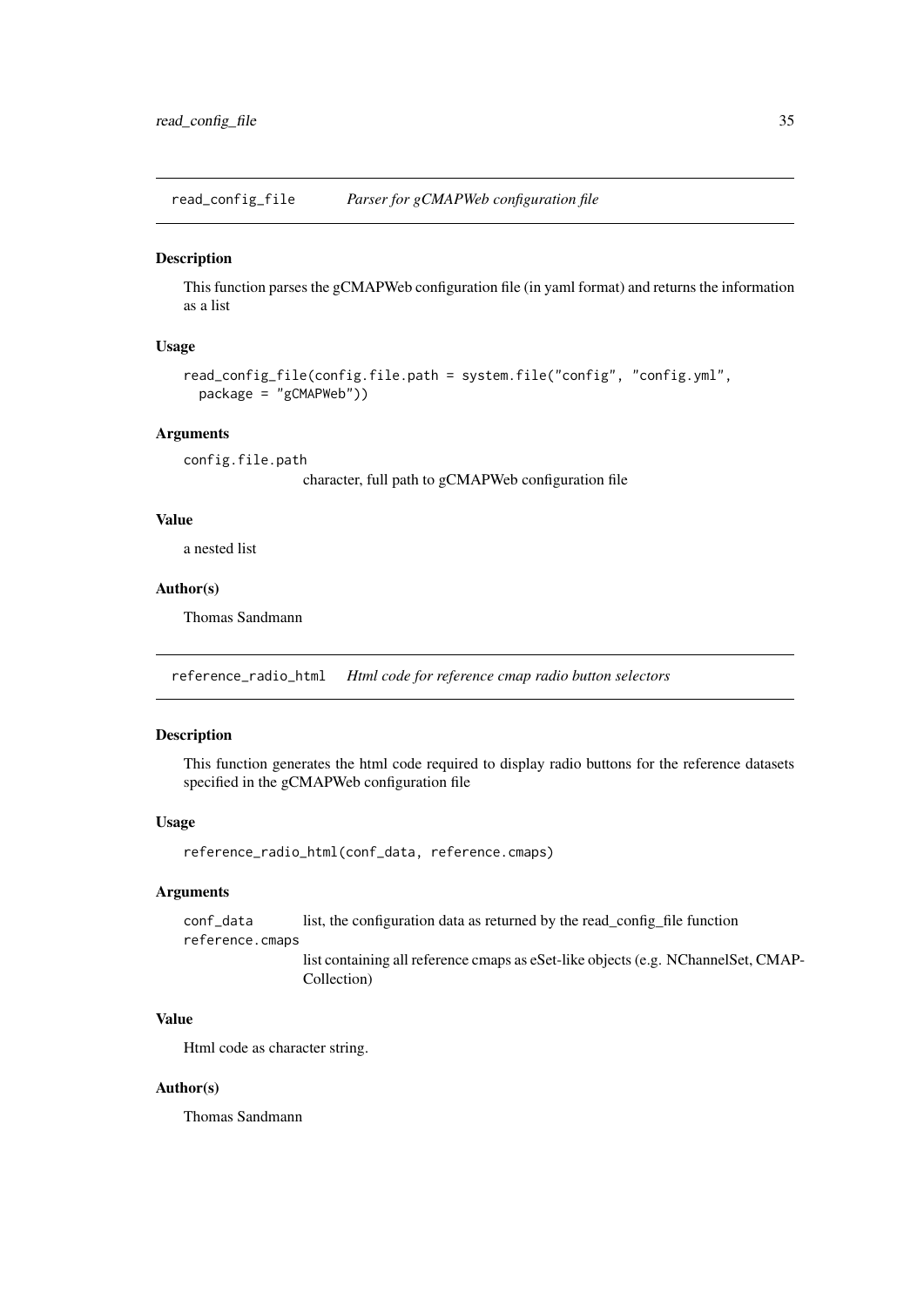<span id="page-35-0"></span>retrieve\_annotation *Gene symbol and name lookup*

# Description

This function retrieves the official gene symbol and name for Entrez identifiers

# Usage

retrieve\_annotation(entrez, annotation.db)

#### Arguments

| entrez | character, Entrez identifier to look up                                    |
|--------|----------------------------------------------------------------------------|
|        | annotation. db character, name of the annotation package to use for lookup |

#### Value

data.frame with entrez, symbol and name columns

#### Author(s)

Thomas Sandmann

signed\_input\_example *Html code for generating and example query button on the signed gene set submission page*

# Description

Content can be provided / modified through the global parameters signed.input.example.popover ( text for popover help ) signed.input.example.up (up-regulated gene identifiers) signed.input.example.down (down-regulated gene identifiers)

# Usage

signed\_input\_example()

# Value

Character string with html code

# Author(s)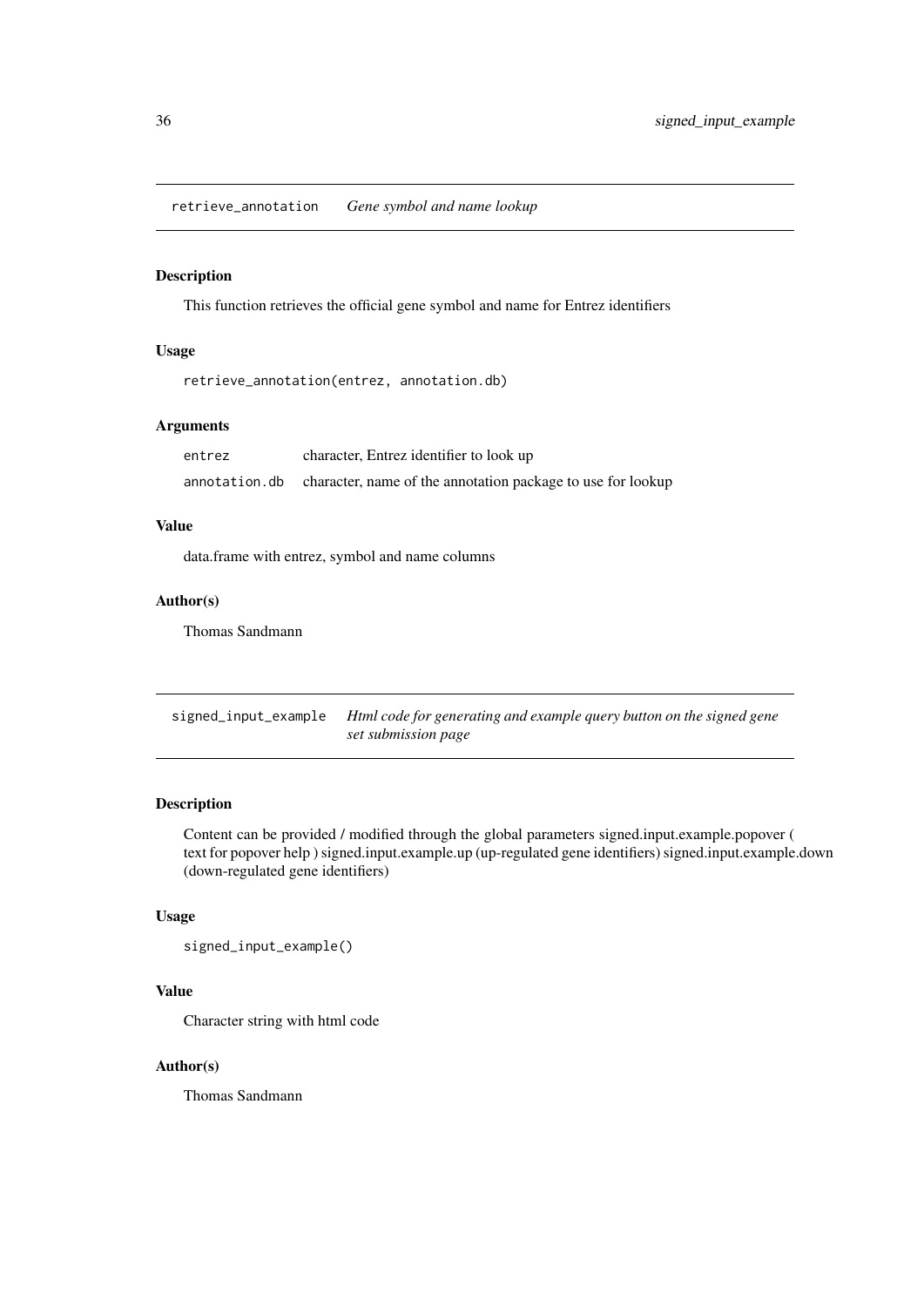<span id="page-36-0"></span>single\_input\_example *Html code for generating and example query button on the single gene query submission page*

# Description

Content can be provided / modified through the global parameters single.gene.example.popover ( text for popover help ) single.gene.example (gene identifiers)

# Usage

```
single_input_example()
```
# Value

Character string with html code

#### Author(s)

Thomas Sandmann

species\_radio\_html *Html code for species radio button selectors*

#### Description

This function generates the html code required to display radio buttons for all species specified in the gCMAPWeb configuration file

#### Usage

```
species_radio_html(conf_data)
```
# Arguments

conf\_data list, the configuration data as returned by the read\_config\_file function

# Value

Html code as character string.

#### Author(s)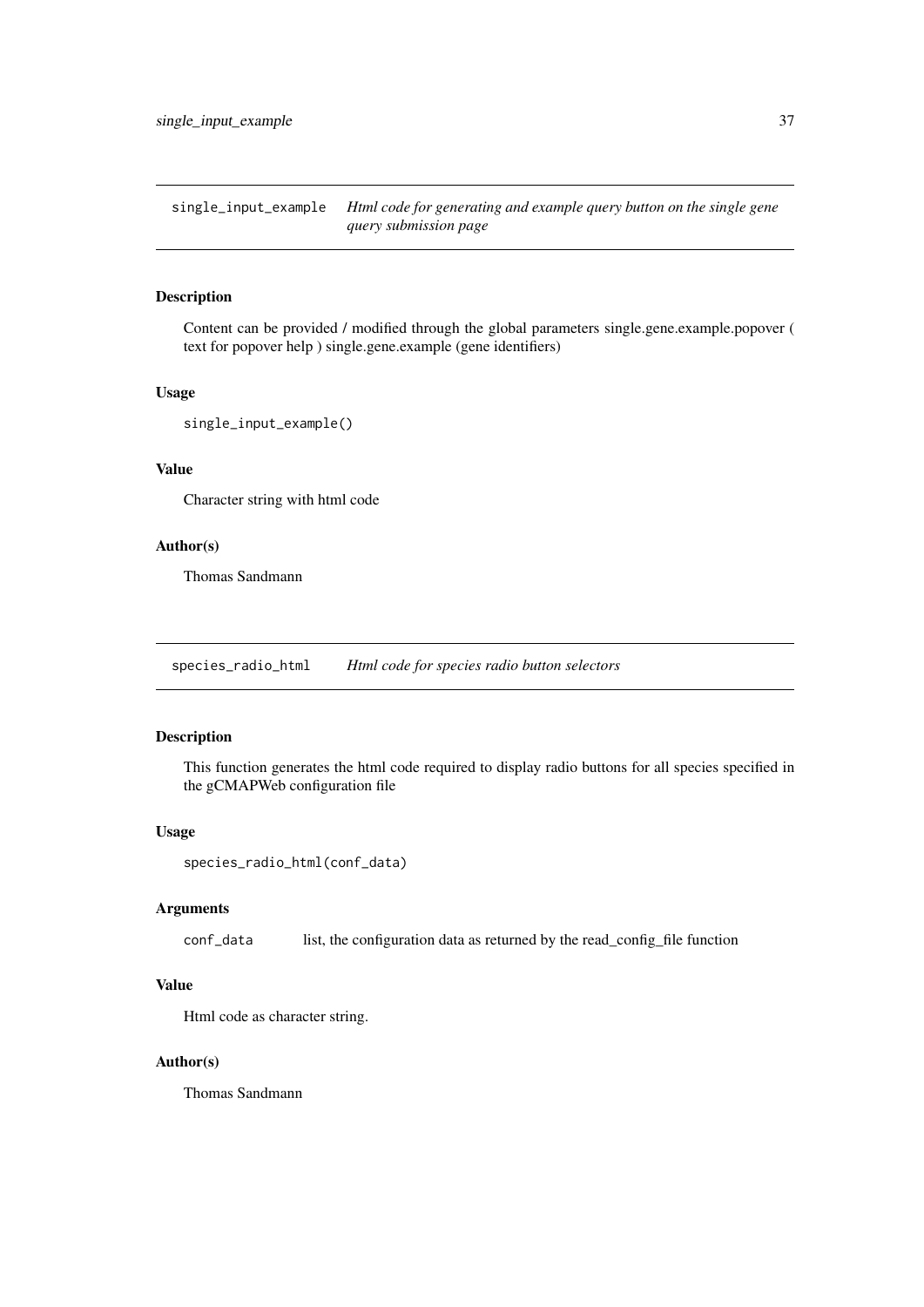<span id="page-37-0"></span>

This function strips a prefix from gene identifier strings

# Usage

stripPrefix(ids, prefix = c("^GeneID:", "^GeneID"))

# Arguments

| ids    | character, vector of gene identifiers        |
|--------|----------------------------------------------|
| prefix | character, one or more strings to be removed |

# Value

character, gene identifiers without prefix

#### Author(s)

Thomas Sandmann

```
unsigned_input_example
```
*Html code for generating and example query button on the unsigned gene set submission page*

# Description

Content can be provided / modified through the global parameters unsigned.input.example.popover ( text for popover help ) unsigned.input.example (gene identifiers)

# Usage

unsigned\_input\_example()

# Value

Character string with html code

#### Author(s)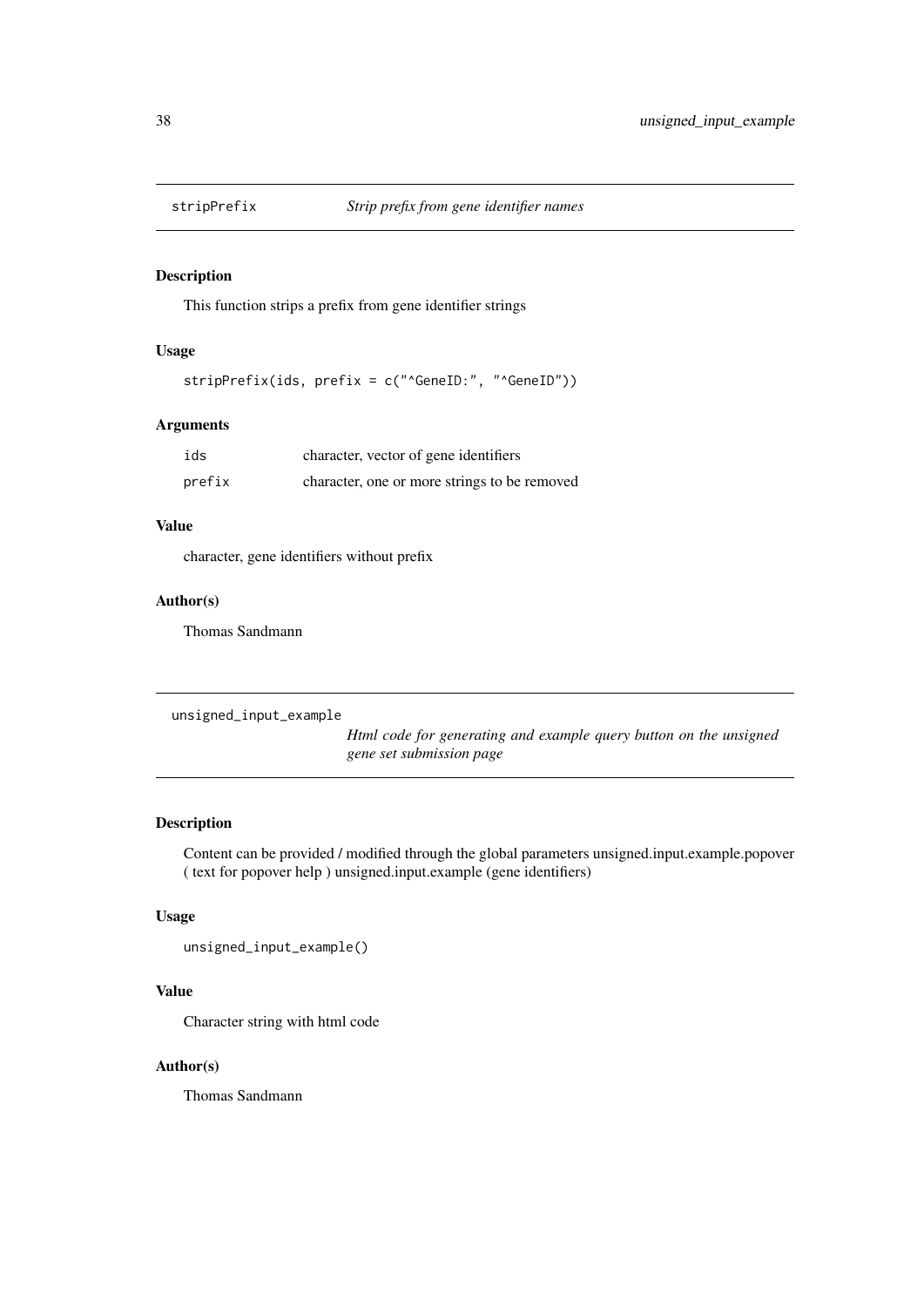<span id="page-38-0"></span>validate\_config\_file *Validation of gCMAPWeb configuration file*

# Description

This function validates the content of the gCMAPWeb configuration file.

#### Usage

```
validate_config_file(config.file.path)
```
#### Arguments

config.file.path

full path to gCMAPWeb configuration file (in yaml format)

#### Details

Verifies that 1. all required fields are present 2. at least one species has been defined 3. all supported annotation packages are available 4. all cmaps have unique labels 5. each supported species has at least one associated reference dataset

# Value

Information from a valid configuration file is returned as a nested list. Invalid entries in the config file with cause an error.

# Author(s)

Thomas Sandmann

#### Examples

```
## read the example configuration yaml file without validation
library(yaml)
conf1 <- yaml.load_file( system.file("config", "config.yml",
             package="gCMAPWeb") )
## read the example configuration file and validate that
## all required information is provided and valid
conf2 <- validate_config_file( system.file("config", "config.yml",
             package="gCMAPWeb") )
identical( conf1, conf2)
```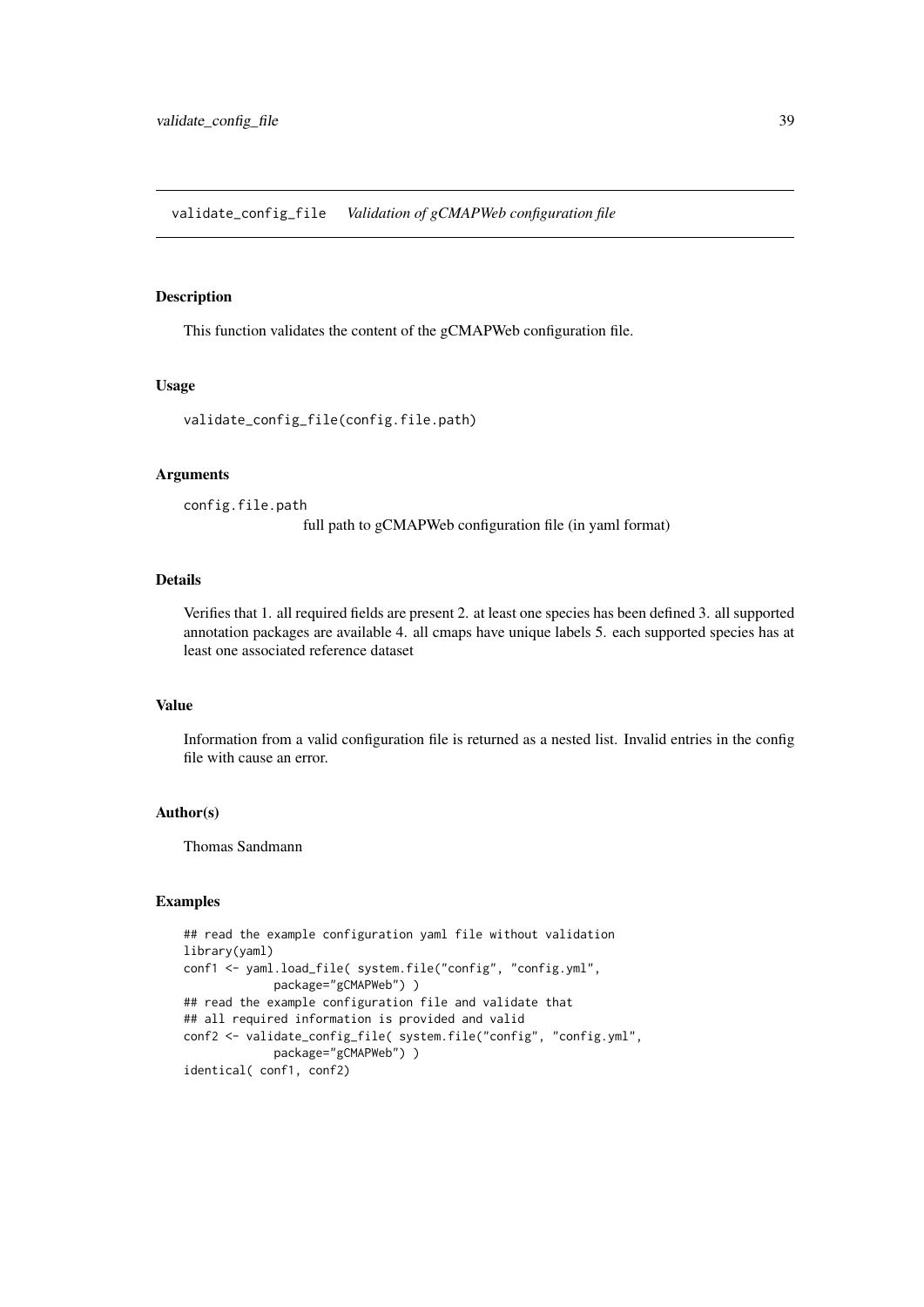<span id="page-39-0"></span>validate\_request *Html request validation*

# Description

This function extracts the content from a POST request and validates its content

# Usage

```
validate_request(req, conf_data,
  cmaps.concatenated.by = getOption("cmaps.concatenated.by", default = ","))
```
# Arguments

| reg                   | Request object as defined by the Rook package                                                                             |
|-----------------------|---------------------------------------------------------------------------------------------------------------------------|
| conf_data             | list, the configuration data as returned by the read_config_file function                                                 |
| cmaps.concatenated.by |                                                                                                                           |
|                       | character, specifying the separator (e.g. semicolon, comma) used to concatenate<br>multiple requested reference databases |

# Value

Logical, TRUE if all required fields could be validated, FALSE otherwise

# Author(s)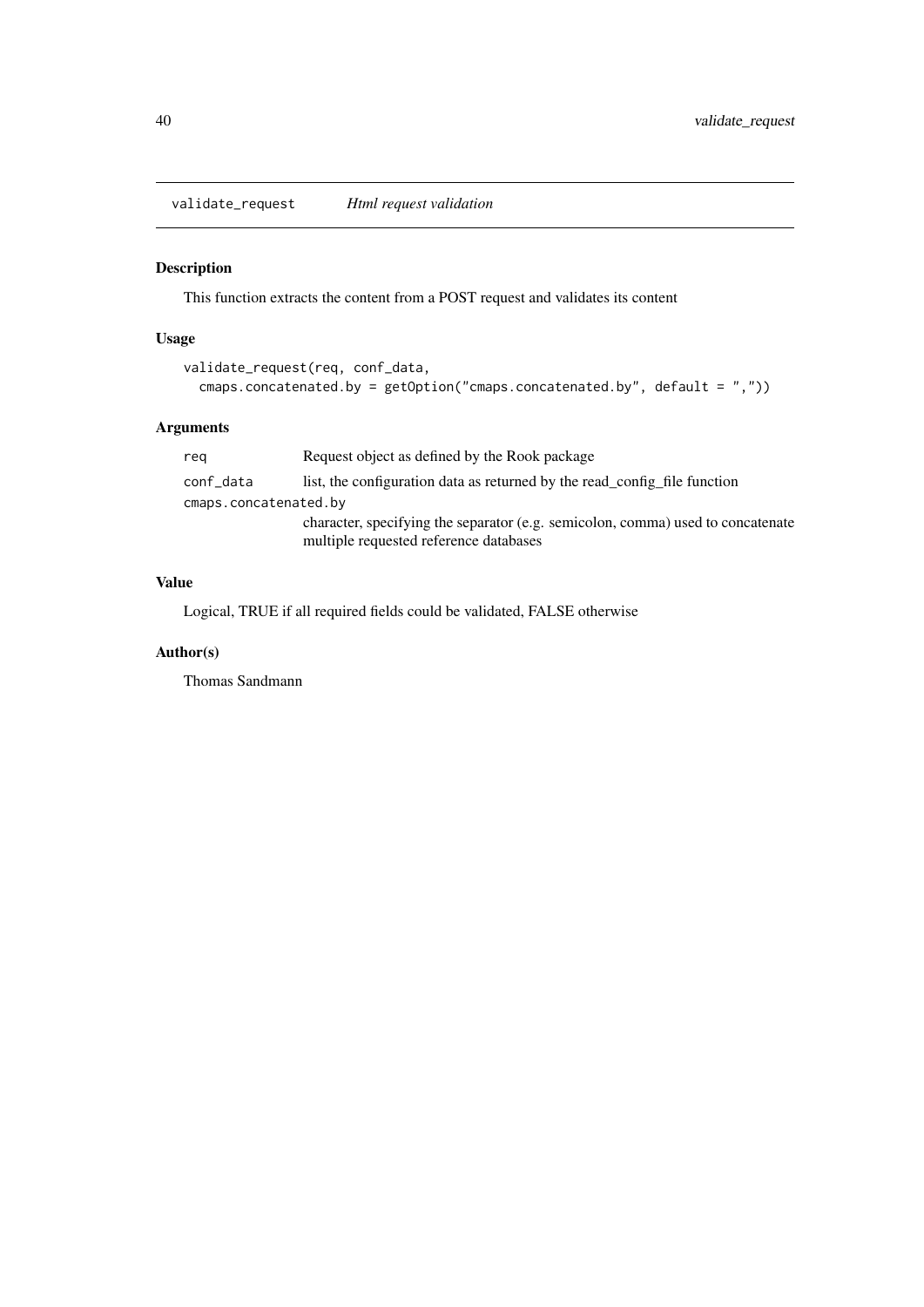# <span id="page-40-0"></span>Index

∗Topic datasets cmap-data, [6](#page-5-0) ∗Topic package gCMAPWeb-package, [3](#page-2-0) add\_geneScores\_to\_df, [5](#page-4-0) addLinks, [4](#page-3-0) body\_first, [5](#page-4-0) cmap-data, [6](#page-5-0) cmap1 *(*cmap-data*)*, [6](#page-5-0) cmap2 *(*cmap-data*)*, [6](#page-5-0) cmap3 *(*cmap-data*)*, [6](#page-5-0) cmap4 *(*cmap-data*)*, [6](#page-5-0) cmap5 *(*cmap-data*)*, [6](#page-5-0) cmapAnalysis, [6](#page-5-0) CMAPCollection, *[3](#page-2-0)*, *[6](#page-5-0)* cmapHeatmap, [7](#page-6-0) cmapRun, [8](#page-7-0) cmapRun,CMAPCollection,CMAPCollection-method html\_body\_last, [26](#page-25-0) *(*cmapRun*)*, [8](#page-7-0) cmapRun,CMAPCollection,eSet-method *(*cmapRun*)*, [8](#page-7-0) cmapRun,eSet,CMAPCollection-method *(*cmapRun*)*, [8](#page-7-0) cmapRun,eSet,eSet-method *(*cmapRun*)*, [8](#page-7-0) cmapRun,GeneSet,CMAPCollection-method *(*cmapRun*)*, [8](#page-7-0) cmapRun,GeneSet,eSet-method *(*cmapRun*)*, [8](#page-7-0) cmapRun,SignedGeneSet,eSet-method *(*cmapRun*)*, [8](#page-7-0) conversion\_html, [10](#page-9-0) convert\_gene\_identifiers, [10](#page-9-0) create\_figure\_legend, [11](#page-10-0) create\_gene\_report, [12](#page-11-0) create\_gene\_table\_legend, [13](#page-12-0) create\_GeneIdentifierType, [11](#page-10-0) create\_GeneSet, [12](#page-11-0) create\_heatmap\_legend, [14](#page-13-0) create\_legend, [14](#page-13-0) create\_overview\_legend, [15](#page-14-0) create\_overview\_plot, [16](#page-15-0) create\_profile\_ExpressionSet, [17](#page-16-0)

create\_query\_objects, [17](#page-16-0) create\_SignedGeneSet, [18](#page-17-0) create\_tab, [18](#page-17-0) create\_zip, [19](#page-18-0) entrez\_GeneSets, [19](#page-18-0) exampleCMAP, *[6](#page-5-0)*, [20](#page-19-0) examplePost, [21](#page-20-0) fisher\_score, *[9](#page-8-0)* gCMAPWeb, [22](#page-21-0) gCMAPWeb-package, [3](#page-2-0) gene\_density\_chart\_legend, [24](#page-23-0) gene\_density\_profile\_legend, [24](#page-23-0) gene\_pie\_chart\_legend, [25](#page-24-0) generate\_report, [22](#page-21-0) gsealm\_jg\_score, *[9](#page-8-0)* hide\_species\_js, [25](#page-24-0) html\_header, [26](#page-25-0) html\_table, [27](#page-26-0) identifier\_radio\_html, [27](#page-26-0) index\_message, [28](#page-27-0) index\_quote, [28](#page-27-0) index\_subtitle, [29](#page-28-0) index\_text, [29](#page-28-0) index\_title, [30](#page-29-0) inputType\_buttons, [30](#page-29-0) load\_cmaps, [31](#page-30-0) NChannelSet, *[3](#page-2-0)*, *[6](#page-5-0)* parse\_file\_input, [31](#page-30-0) parse\_request, [32](#page-31-0) parse\_textarea\_input, [33](#page-32-0) platform\_radio\_html, [33](#page-32-0) process\_score\_input, [34](#page-33-0) profile\_input\_example, [34](#page-33-0) read\_config\_file, [35](#page-34-0) reference\_radio\_html, [35](#page-34-0)